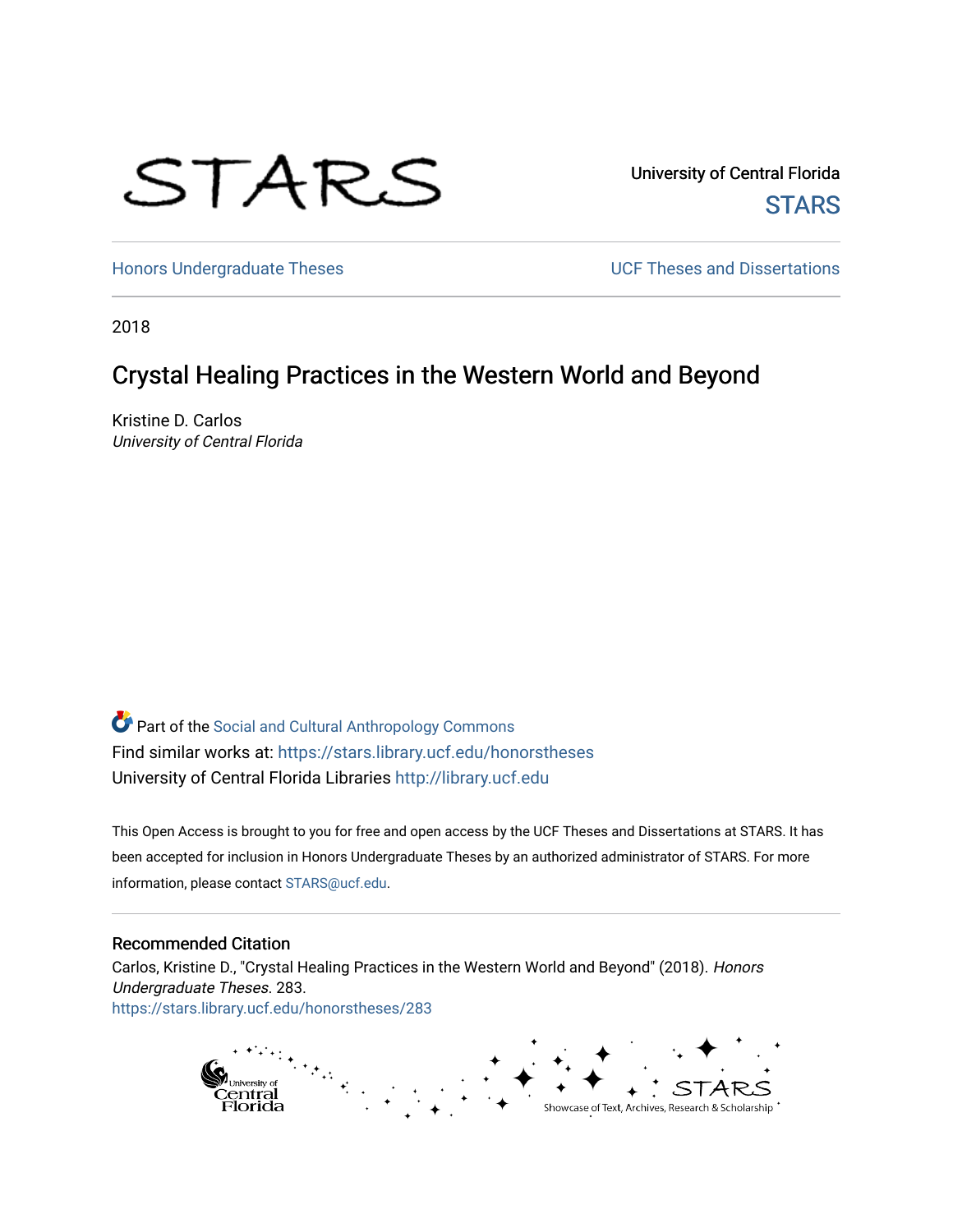## CRYSTAL HEALING PRACTICES IN THE WESTERN WORLD AND BEYOND

by

## KRISTINE D. CARLOS

A thesis submitted in fulfillment of the requirements for the Honors in the Major Program in Anthropology in the College of Sciences and in The Burnett Honors College at the University of Central Florida Orlando, Florida

Spring Term, 2018

Thesis Chair: Ty Matejowsky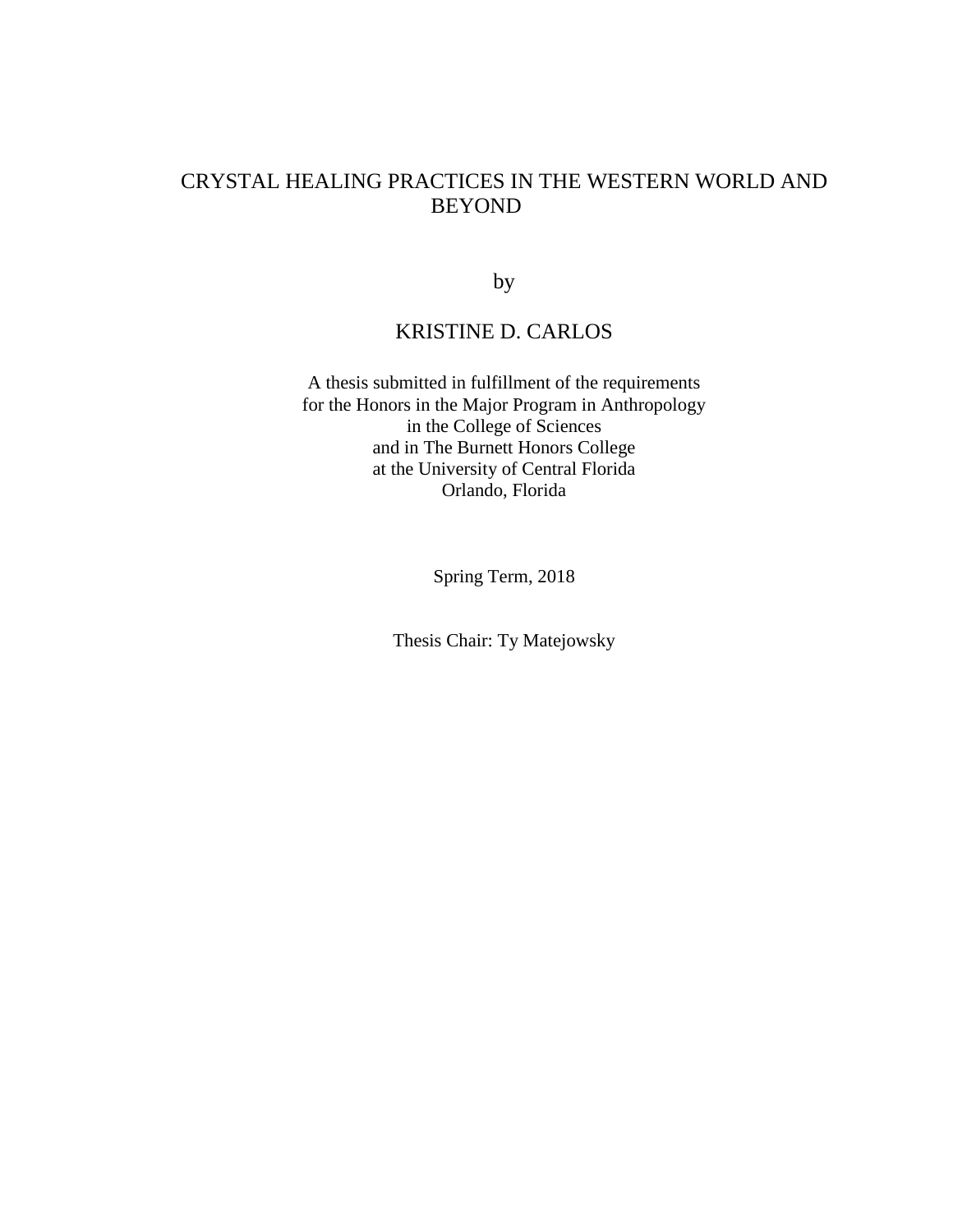© 2018 Kristine D. Carlos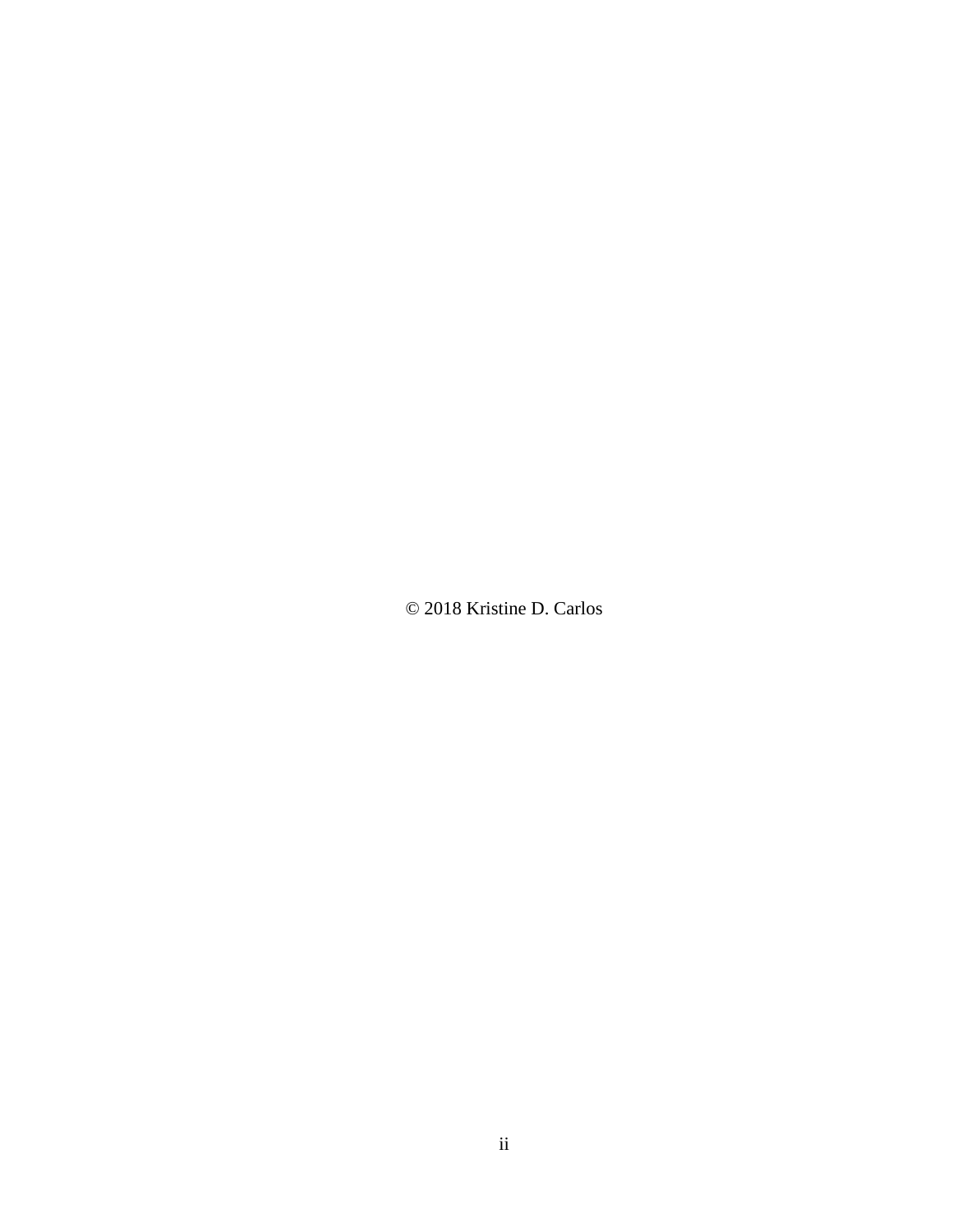## **ABSTRACT**

Humans have been using crystals for various healing and ritual reasons for centuries. Both geographically and culturally, a diverse range of groups have turned to crystals and gemstones to address diverse needs over the millennia. While the oldest legends of crystal magic date back to the mythical ancient continent of Atlantis whose people allegedly used crystals for telepathic communication (Raphael 1985), it is believed that the crystal customs continued to perpetuate in Egypt, South America, and Tibet over subsequent centuries. Over recent decades, a renewed interest in crystals and gemstones has emerged in various New Age and mainstream contexts. In this thesis, I consider the 'explanations' for crystal and spiritual healing in the following interest areas: Great Britain, Indian Hinduism, and among various Native American groups.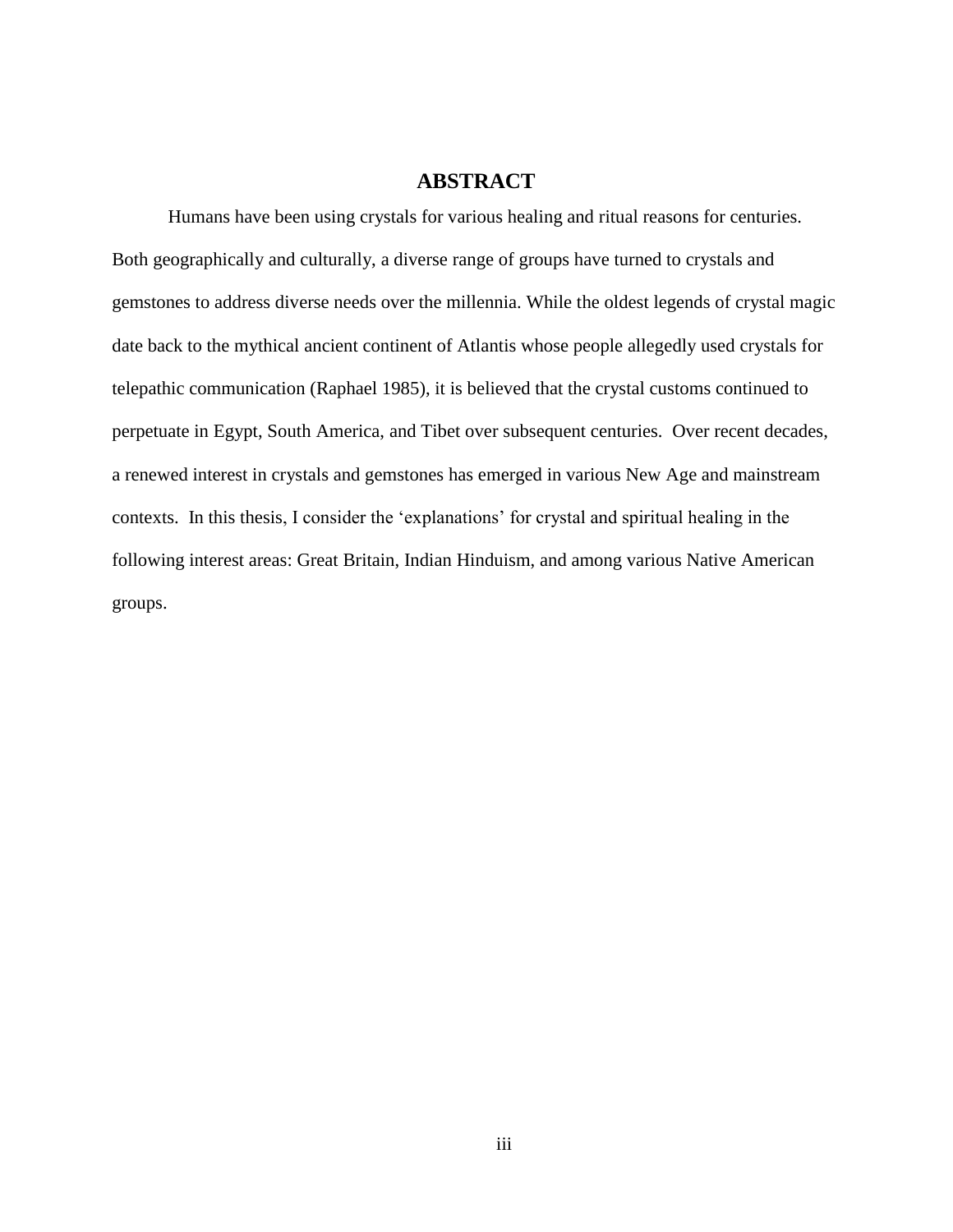## **ACKNOWLEDGMENTS**

I would like to thank all those who have participated in making my thesis possible. Thank you, Dr. Matejowsky, my thesis chair, for your invaluable support and guidance during this journey. To my committee members, Dr. Duncan and Dr. Geiger, your feedback and ideas helped me to improve my overall work. Another special thank you goes to Nicholas Pearson, author of *The Seven Archetypal Stones* (2016) for being such a great resource and indirect mentor. I would also like to thank the rest of the UCF Anthropology faculty and staff who helped guide me through this exciting venture during my time at the University of Central Florida.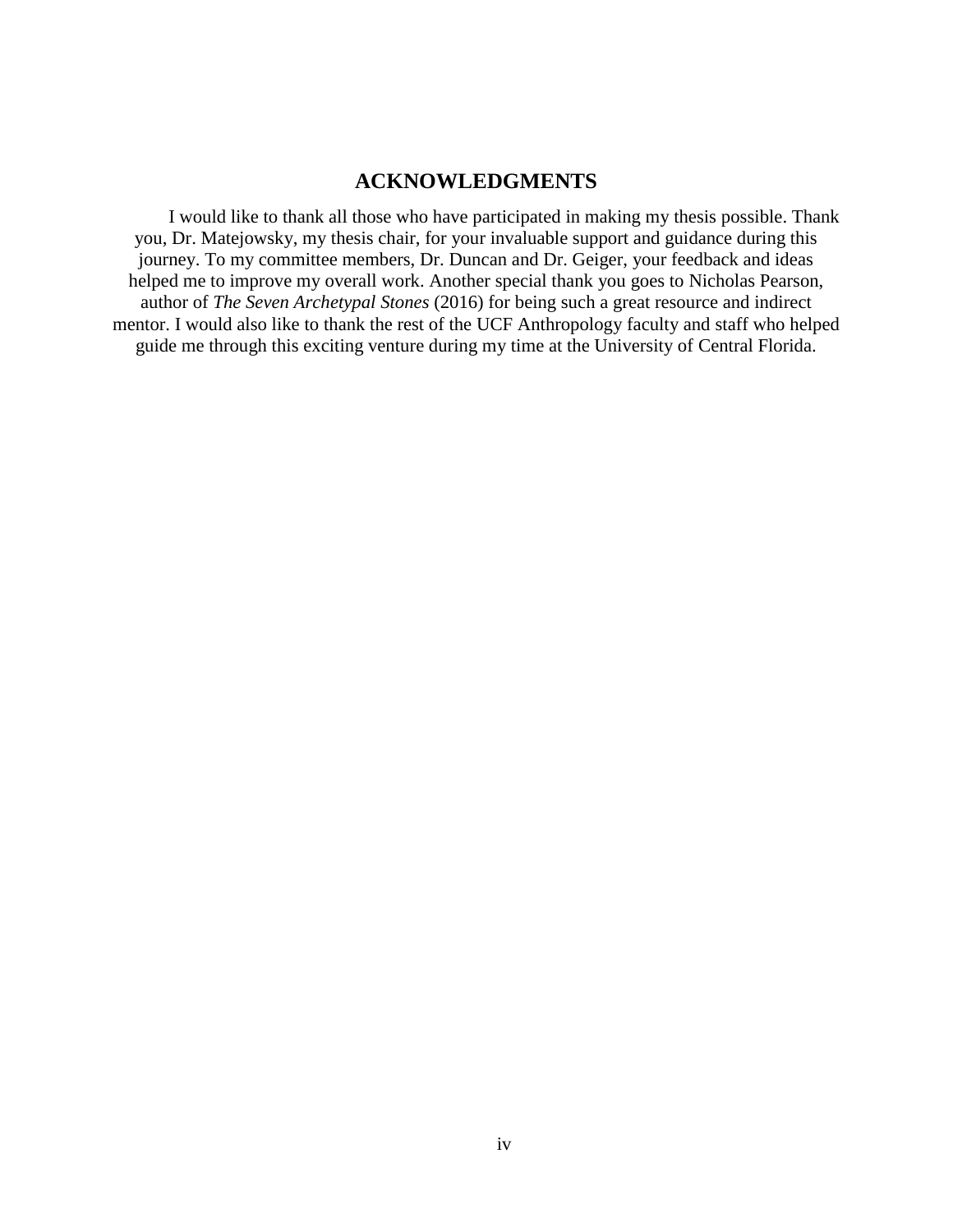# **TABLE OF CONTENTS**

<span id="page-5-0"></span>

| CHAPTER FOUR: EUROPEAN PAGAN PRACTICES AND CRYSTAL HEALING 10         |
|-----------------------------------------------------------------------|
|                                                                       |
| CHAPTER FIVE: INDIAN CRYSTAL HEALING AND AYURVEDIC PRACTICES 15       |
| CHAPTER SIX: NATIVE AMERICAN CRYSTAL AND SPIRITUAL HEALING  18        |
| A Study of Natural Healing Practices with Native American Peoples  21 |
|                                                                       |
|                                                                       |
|                                                                       |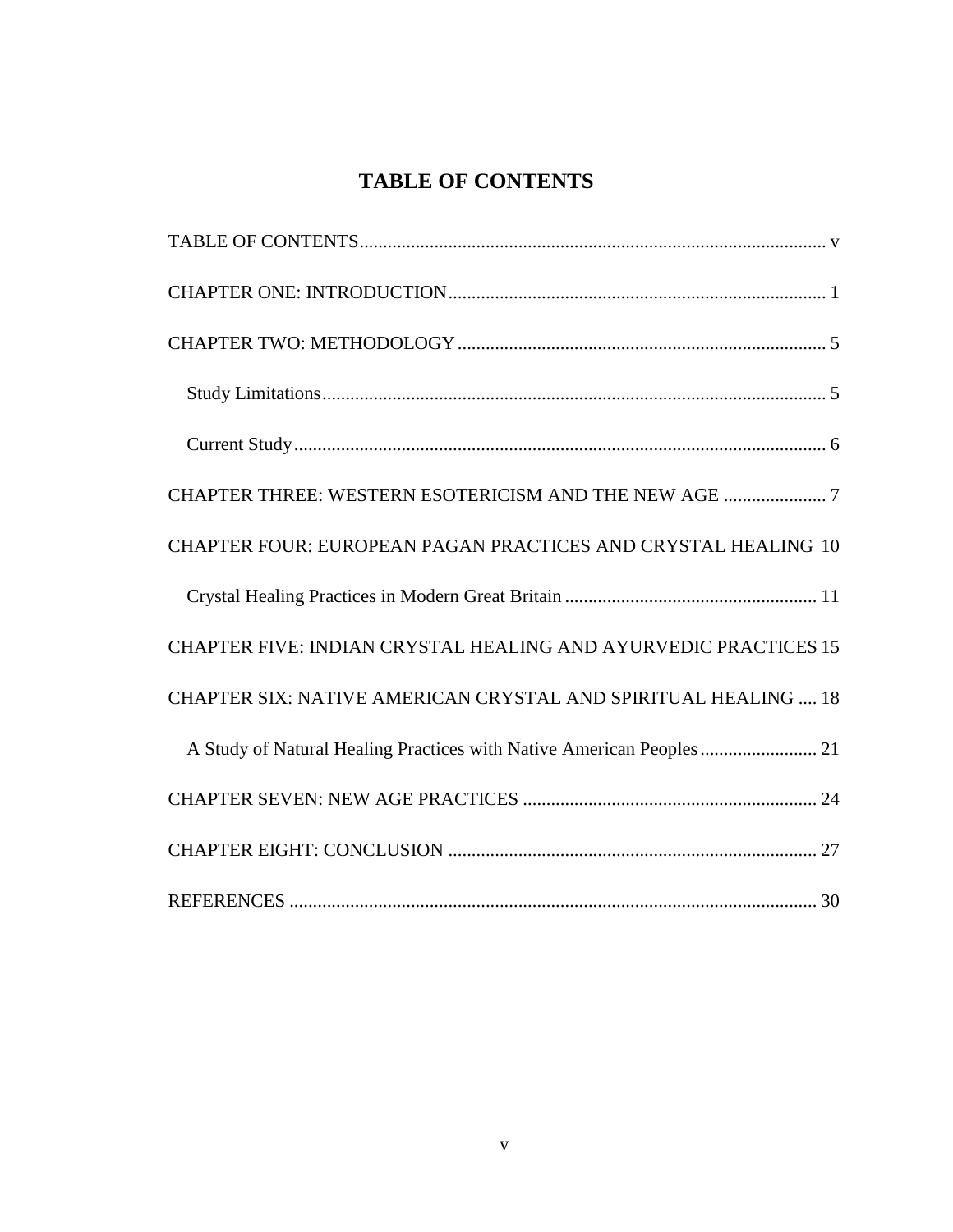## **CHAPTER ONE: INTRODUCTION**

<span id="page-6-0"></span>When modern Westerners think of healing, they usually think of hospitals and people in white coats. Humans have long sought ways to treat themselves and others of physical, mental, and spiritual ailments. The history of healing goes back in time as far as the origins of humankind. How humans heal themselves has evolved over time as our ancestors got assistance from spirit doctors, minerals, special ceremonies, and healing crystals. Many different factors affect the kinds of physical healing methods and paradigms chosen. Among other things these considerations may be based on religion, socioeconomic status, and the society in which individuals live.

The oldest legends of crystal magic allegedly date back to the ancient continent of Atlantis. Some new age practitioners believe that the crystal customs from Atlantis continued to perpetuate in Egypt, South America, and Tibet. Kings in Ancient India collected gems of the highest quality to protect themselves from harm. Early works in astrology, originally written in Sanskrit and dating as far back as 400 B.C., make observations of the powers of these stones. A trauma would call for a particular gem to 'counteract the negative effect.' Wearing talismans and amulets around the neck has been a medical practice for many ancient cultures. Specific stones are used to bring about a desired effect (Raphael 1985).

According to New Age practitioners, crystals, in their modern-day usage, can be used as a teacher or source of spiritual guidance by anyone. Yoga and meditation normally go hand in hand with New Age crystal usage. Crystals are often featured in jewelry, remedies such as love gifts, and for meditation.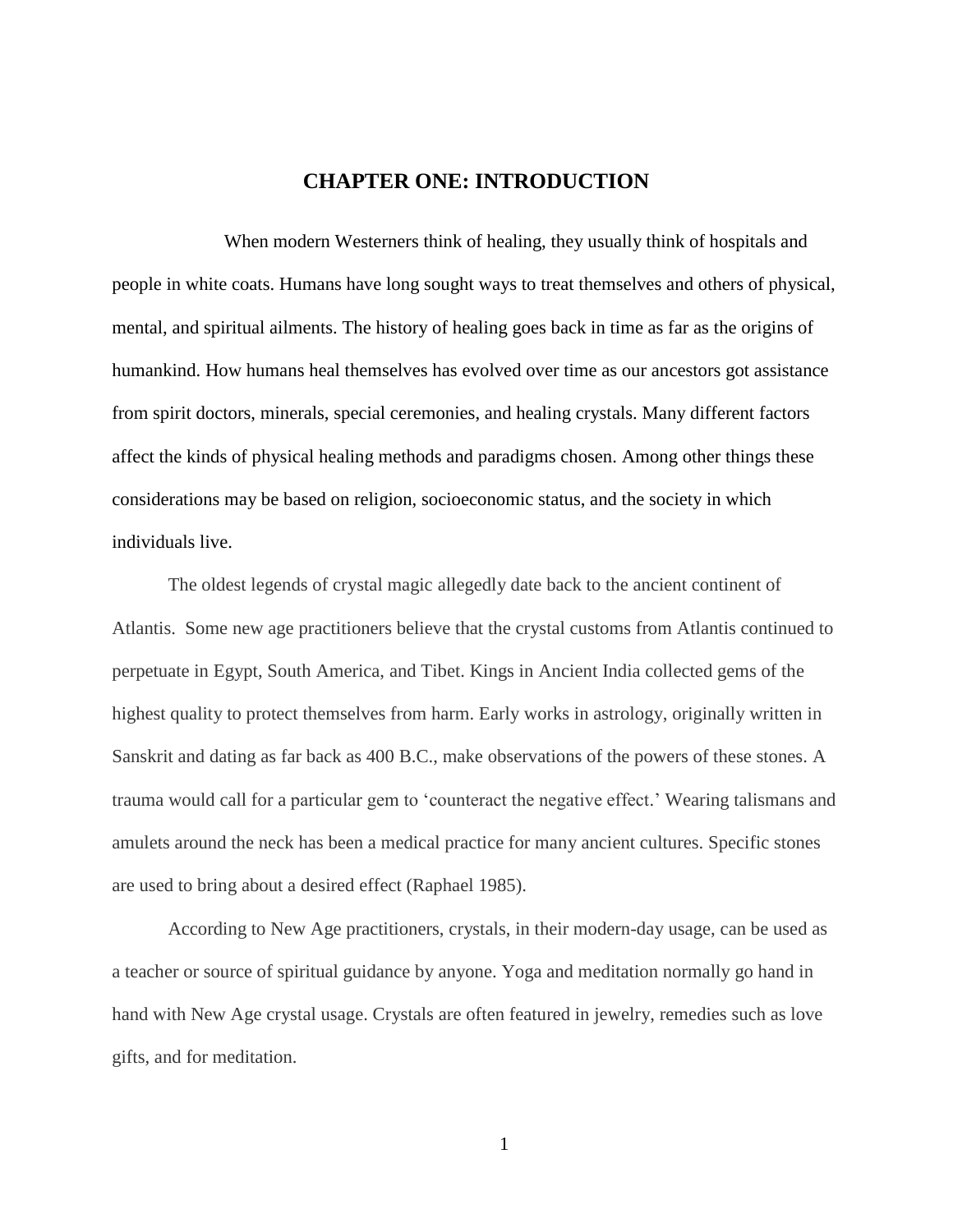Crystals' healing properties are believed to fade over time if they are not recharged. A stone or crystal can be empowered by the energies of the person wearing it, or it may have to be recharged in other ways such as placing it under the sun or in cooling water. For stones that have been severely misused, methods exist for revitalizing them. Among other things, they can be washed in a saltwater solution as an effective treatment.

While biomedicine holds particular sway in the Western world when it comes to healing, many now seek more personalized style of healing as they are somewhat unsatisfied with modern medicine and practitioners. In fact, some have looked to revive the cultural traditions of previous generations. In part, some middle and upper-class individuals can seek out this type of healing because they have the time and funds to do so. One of the healing practices I will be researching is the usage of healing crystals. Although modern esoteric or New Age healing practices, like the usage of healing crystals, can be defined as a social movement with diverse goals, they also demonstrate a variety of personal and interpersonal values such as self-responsibility, psychological growth, and creativity (McClean 2006).

Throughout time, humans have found interest in the colorful and glittering allure of stones. Their importance is proven in archaeological records, such as the Oxus Valley of Afghanistan where mining operations for crystal gems date back to about 7,000 years ago (Johari 1988). Clearly, the properties of these gems have been utilized for a long time. Their popularity is again beginning to build and take notice in the world of holistic health and particularly the New Age movement.

In my thesis I explore the world of crystal healing and the New Age movement to explain its resurgence largely from an anthropological perspective. I do this by examining the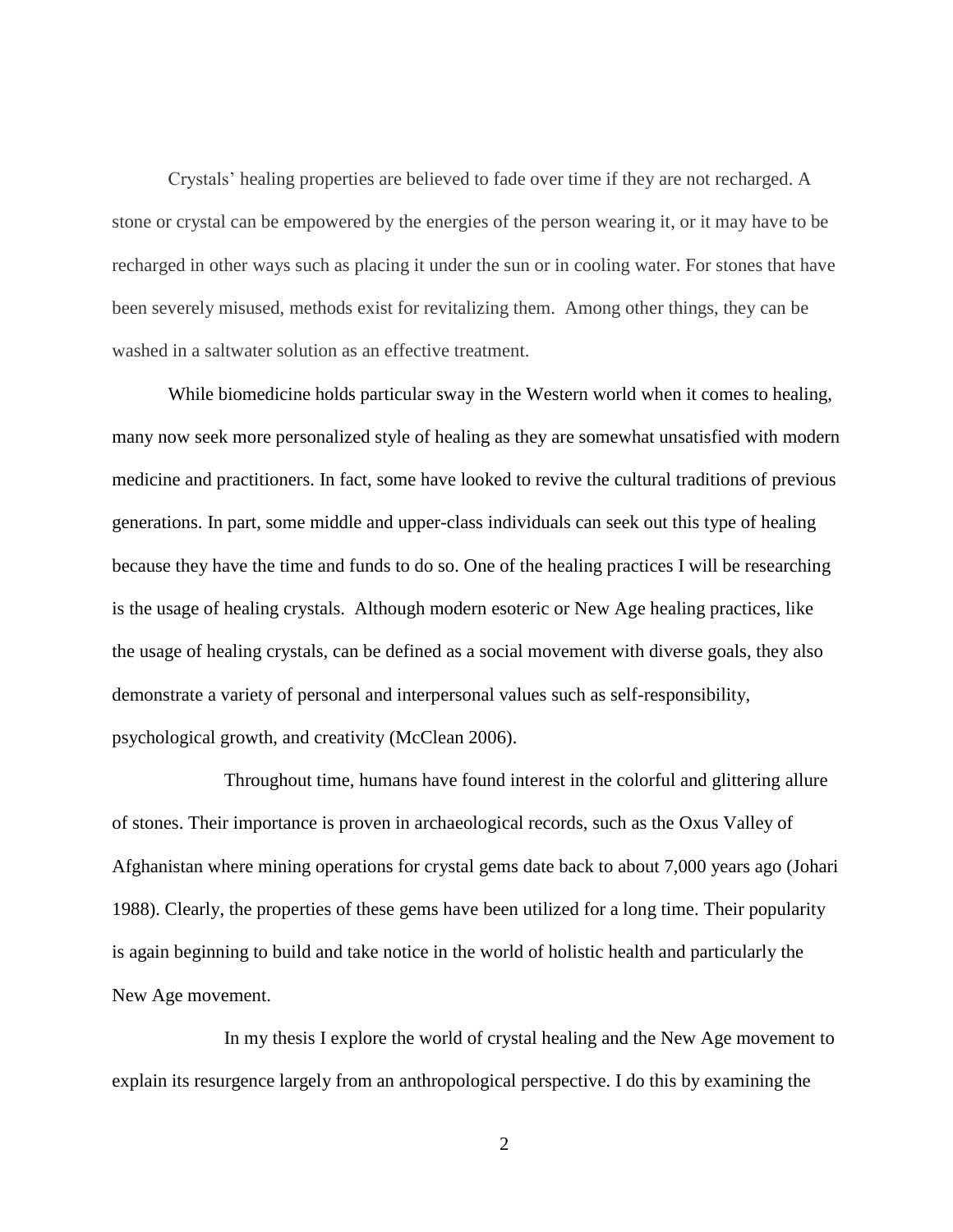origins and uses of crystal and spiritual healing within various Native American, Indian, and British historical contexts. These largely distinct groups all had varying styles of spiritual healing which is evident in their mythology and enduring cultural practices.

In researching these topics and looking for scholarly writings focusing on crystal healing and its origins, it is apparent that a lack of scientific and social scientific research in the area persists. Countless books and articles have been written on how to use healing crystals, but the sources of this information tend to lack depth and clarity. Many authors and writers within this body of work tout themselves as experts in New Age healing, but not necessarily anthropology, medicine, history, or religious studies. Information about crystal and spiritual healing is found across some of these disciplines in my research and helps paint a clearer and more holistic picture of the subject.

Crystal healing, the way it is utilized by new age practitioners now, has many potential origins. In my research, I found three overwhelmingly important cultures when it came to the tradition of using crystals for healing. Those three cultures were Indian, British, and Native American. India's long-standing Vedic tradition has inspired many young people in the west to broaden their spiritual knowledge. Crystal healing was popular in India as a form of holistic healing, as it is even written in their holy texts. I selected to research the British culture for its rich pagan history that has inspired many modern wiccans today. Although Wicca and New Age are different groups, there are a few points where their rituals overlap – such as crystal healing. There has also been a considerable amount of social scientific research done on alternative medicine in England that has aided to my study. Native American Crystal Healing traditions are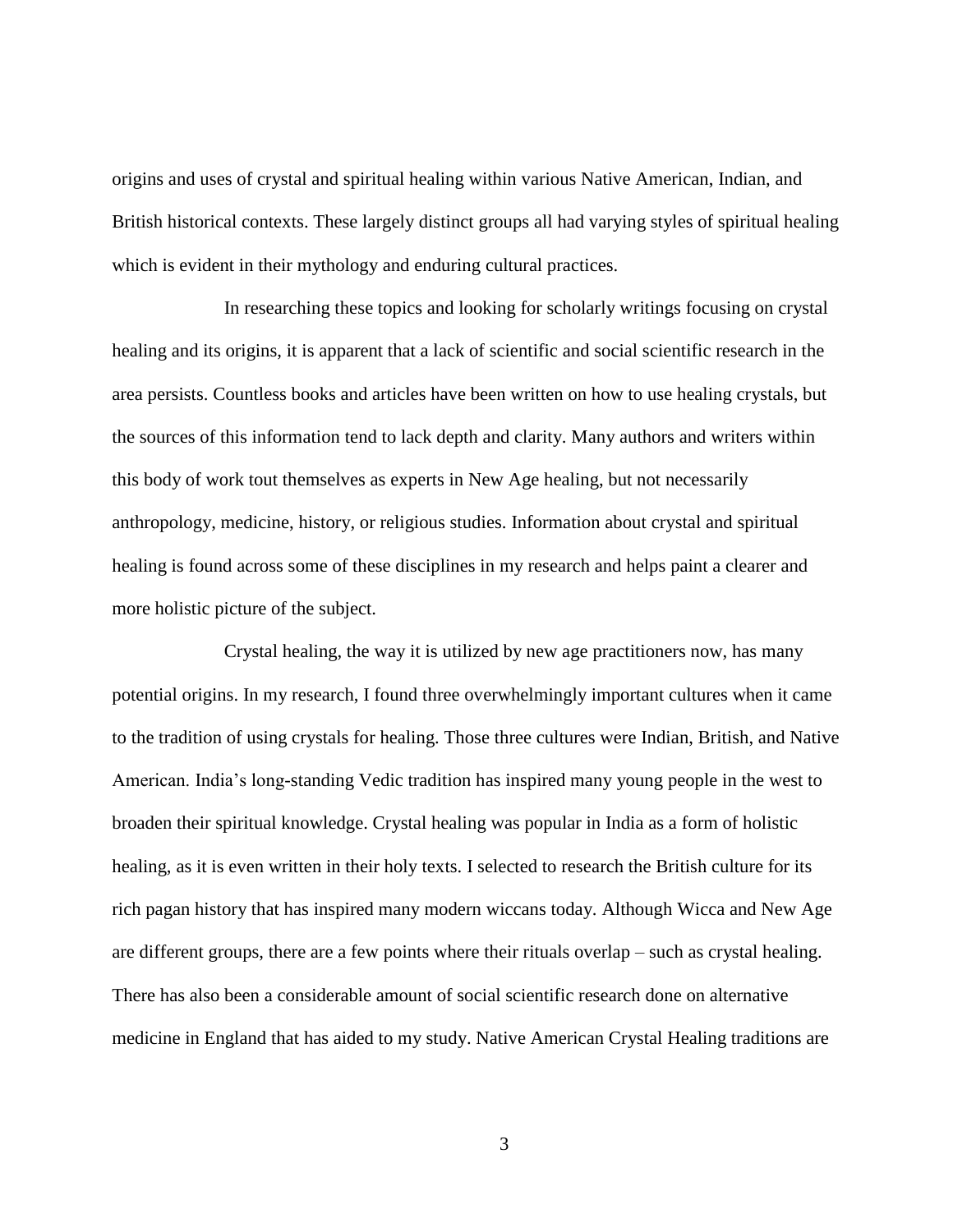prevalent in New Age literature. It is clear that Native American peoples have influenced modern crystal usage along with a handful of other cultures.

For the reasons stated above, I have decided to take a closer look at Indian, British, and Native American crystal healing origins, traditions, and modern applications.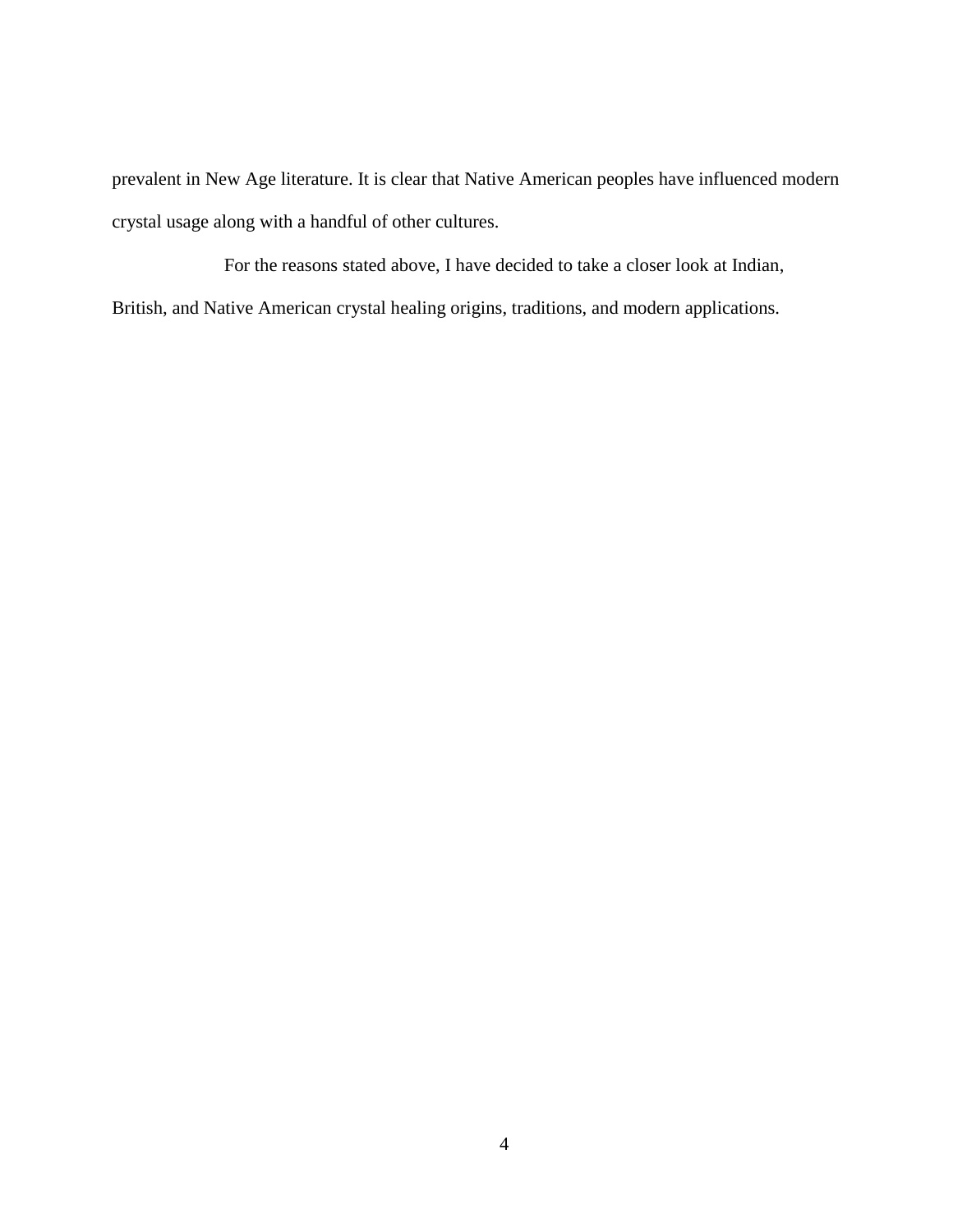## **CHAPTER TWO: METHODOLOGY**

<span id="page-10-0"></span>Although my thesis approaches crystal healing within both ancient and New Age contexts, I do not directly rely on traditional ethnographic data collection techniques such as semi-formal interviews and participant-observation. Rather, the methodology I employ for this study involves a heavy literature review and analysis related to some key research questions. Questions I explore over subsequent pages are:

- 1.) How is Native American Crystal healing practiced?
- 2.) Are Vedic crystal practices still used in modern India?
- 3.) How do 'New Age' practices borrow from other cultures? Is this considered "whitewashing"?
- 4.) Why are traditional and spiritual healing practices becoming popular in the Western world and what are their potential benefits in a culture of biomedicine?

#### Study Limitations

<span id="page-10-1"></span>From my literature review, it appears evident that few critical studies concerning crystal and spiritual healing exist. Much of my research will be completed through the analysis of scholarly articles, books, and religious texts. Researching the origins of crystal healing among Native American cultures in detail may prove challenging given the significant reliance on oral history as a means of transmission.

Another limitation relates to the fact that when it comes to crystals most New Age studies lack in-depth critical explanations. Although there are many books explaining New Age practices, few include explanations of mythological, cultural, or historical origins. I will explain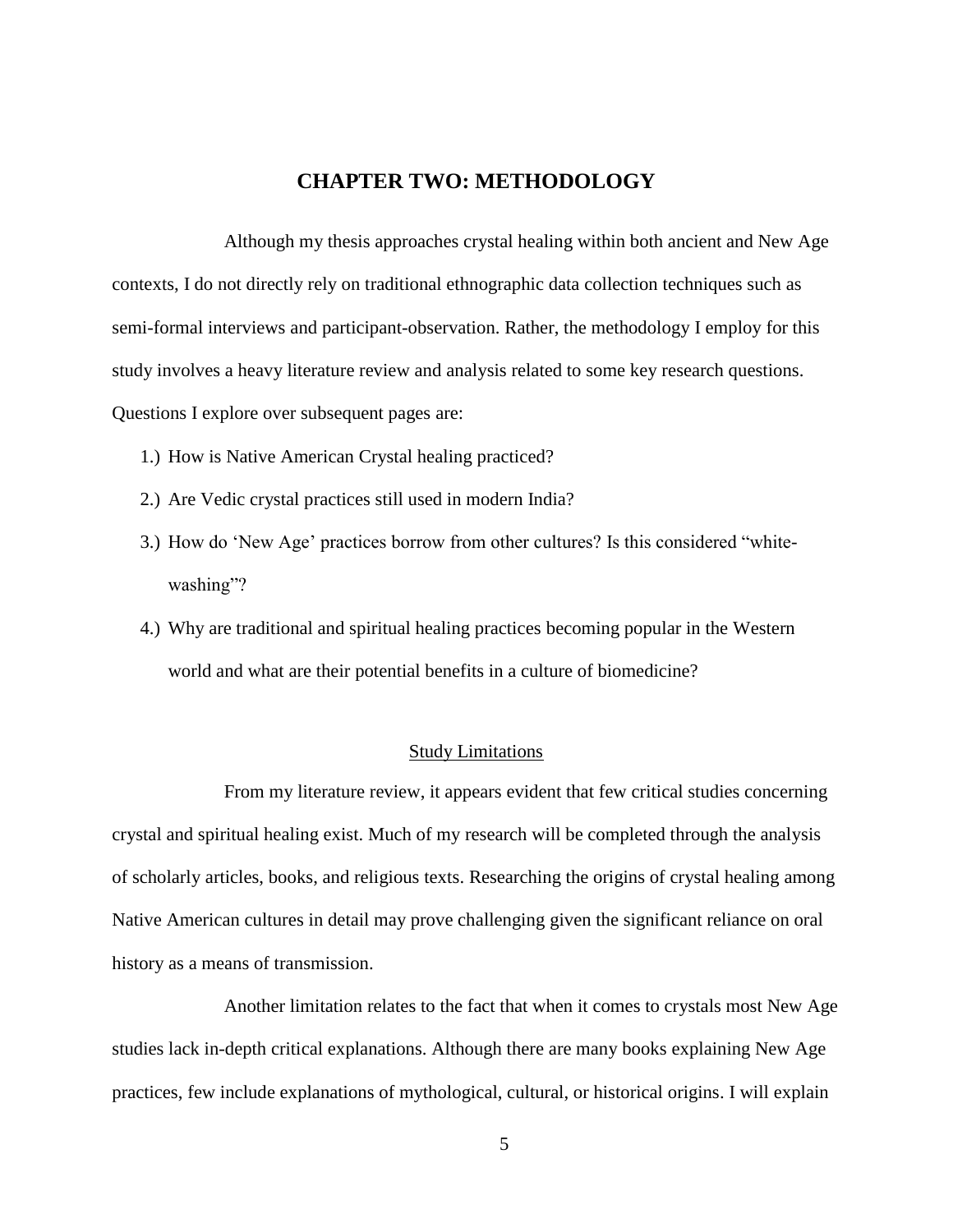New Age healing in a way that makes it easier to understand so that future researchers can determine whether the practices could be used in quantitative studies and gradually brought into Western medicine.

#### Current Study

<span id="page-11-0"></span>The study of crystal and spiritual practices is important for many reasons. First, spiritual methods of healing predate biomedicine by thousands of years. It is important not to lose the historical and emotional importance that these practices hold. The current study elucidates some of the origin stories and reasons behind traditional healing. By researching traditional healing and understanding why it works for some and retains importance among certain cultures, findings can advance the knowledge of other fields outside of anthropology. Religious studies, biomedicine, and cultural studies can all benefit thorough explanations and understanding of different healing practices. It is a possibility that someday Western hospitals could offer ancient healing practices. In this study, I will explain the origins of crystal and spiritual healing from different perspectives and demonstrate how those ancient traditions still affect us in the modern age.

First, I will discuss Western Esotericism in the New Age and how healing crystal practices emerged in the Western world. I will then consider European Pagan crystal healing practices as well as Indian and Native American crystal healing practices. Finally, I will conclude my thesis by considering how the New Age movement is affecting modern cultures and whether or not its rituals could be considered appropriation.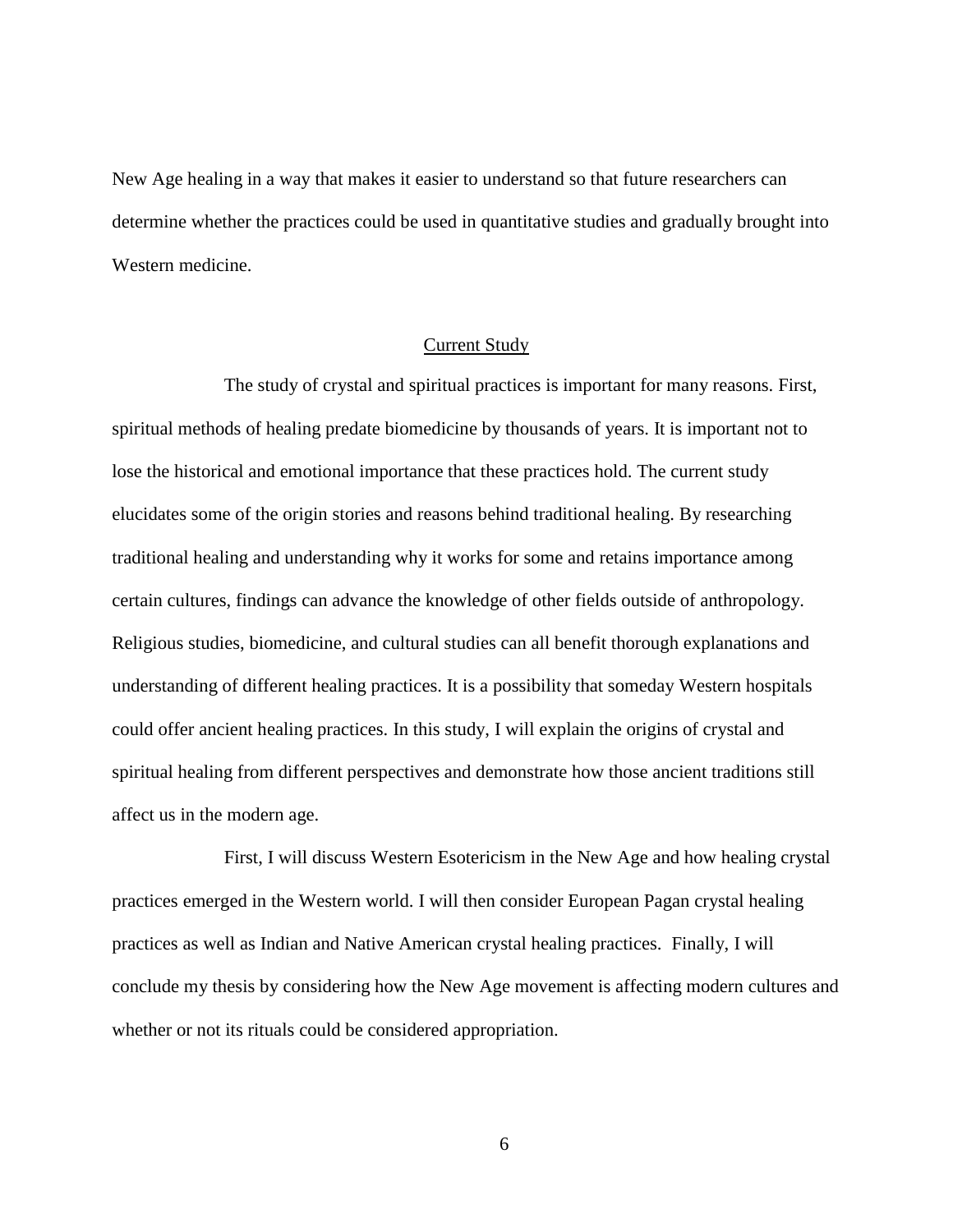## <span id="page-12-0"></span>**CHAPTER THREE: WESTERN ESOTERICISM AND THE NEW AGE**

The New Age movement is a relatively recent phenomenon in the world of religious traditions. Sometimes not even overtly religious in nature, New Age traditions vary greatly in application. Modern esoteric healing practices, or New Age, can be defined as a social movement with diverse goals, but which may be likely to demonstrate a variety of personal and interpersonal values such as self-responsibility, psychological growth, and creativity. Generally, Western esoteric tradition experienced a rebirth after a long decline in occult practices due to strong Protestantism throughout the 19<sup>th</sup> century. Esoteric tradition appealed to those interested in both magic and science. It dealt mainly with the occult, spiritualists and other pagan ritual behaviors. (Melton 2017).

As time went on, these old occult arts were transformed so that they would make more sense in the modern world and, therefore, renamed the 'New Age Movement' (Melton 2017). Ritual practices became more popular as more controversial rituals, such as animal sacrifice, were cast aside. Other rituals such as the reading of tarot cards and the study of astrology were popularized and made easy to understand for everyday Westerners. Now it is easy to find all sorts of materials on these topics at large chain bookstores.

There is evidence of Christian, Atheist, Hindu, and Buddhist influences throughout the New Age movement (Melton 2017). By the 1980s, interest in crystal healing dramatically increased after Edgar Cayce published a booklet about the potential of crystals to transform spiritual energies (Melton 2017). This increasingly popular trend resonated with many Westerners with disposable income and interest in new types of self-care. Stuart McClean tested the effectiveness of New Age healing techniques McClean is senior lecturer in the Faculty of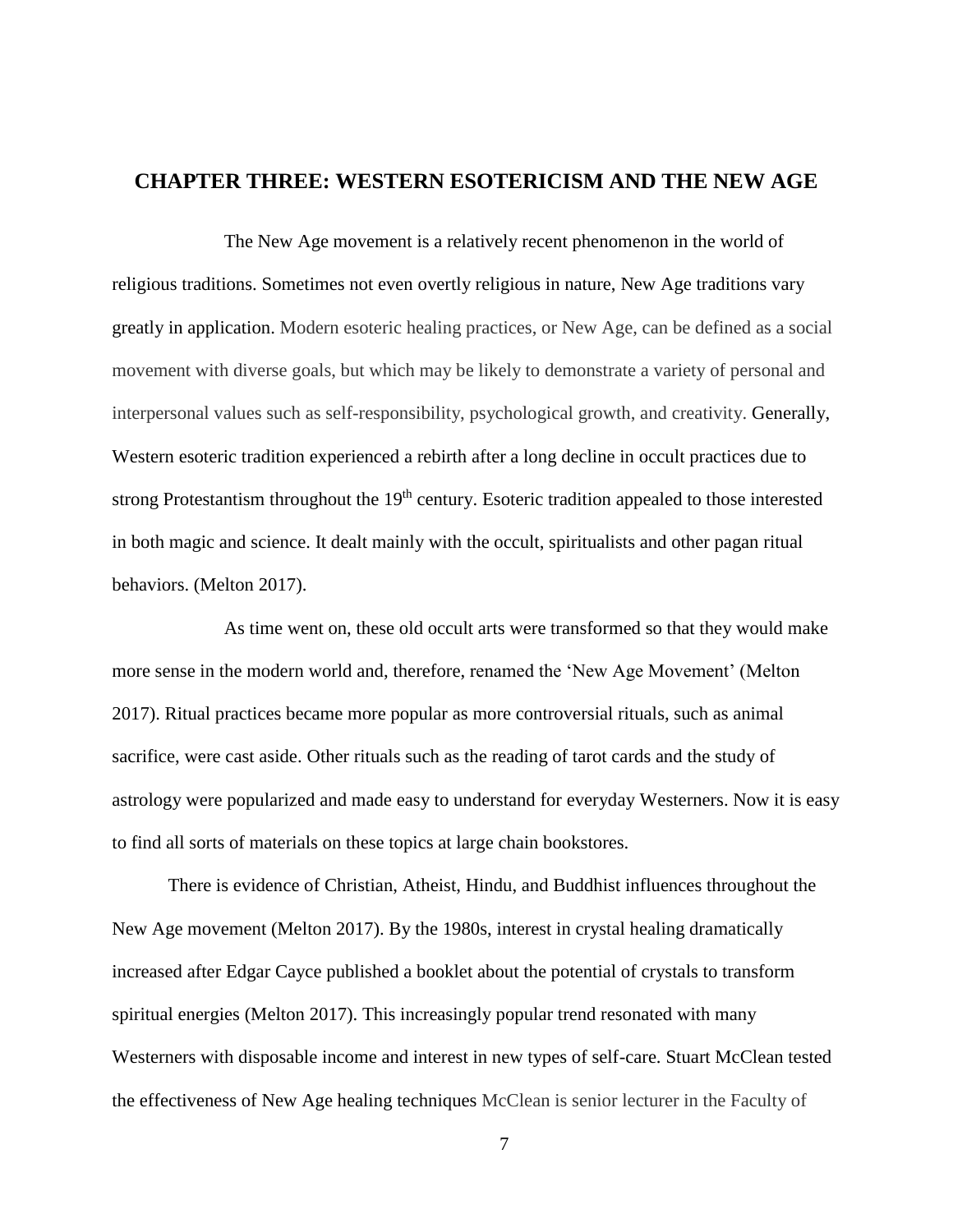Health and Social Care at the University of the West of England in Bristol. He articulates the distinction between efficacy and effectiveness. To him, efficacy involves testing New Age interventions under ideal circumstances, whereas effectiveness entails testing New Age interventions under normal circumstances. He tests the effectiveness of crystal and spiritual healing in a more 'qualitative application' looking at effectiveness (McClean 2006). The effectiveness of spiritual healing is tested on multiple individuals in a healing center in England with a trained healer and spectators.

Effective spiritual healing is determined by the participant's experience, the healer's performance, and the expectations of others present. Healers must be able to convince themselves, their client, and audiences of their crystal-healing competency. Part of this confidence comes from the performative side of spiritual healing. Quite simply, healers must be knowledgeable, likeable, and authentic.

Healers must be aware of the multiple histories and origins of crystal healing. Some crystal origins are tied back to Ancient Egypt and Mesopotamia, while others point to Ayurvedic traditions in India. Crystal history can also be traced back to Ancient Greece and Rome. An understanding of these histories gives healers the ability to both treat patients with confidence and demonstrate a blended personal performance of well-rounded spiritual competency. Such competency may also demonstrate parallels to Western biomedicine.

McClean also suggests that the effectiveness of a healing procedure is directly related to a healer's sincere performance. He explains his own experience watching someone perform crystal healing. The healer channeled the energy of a spirit doctor and would perform with different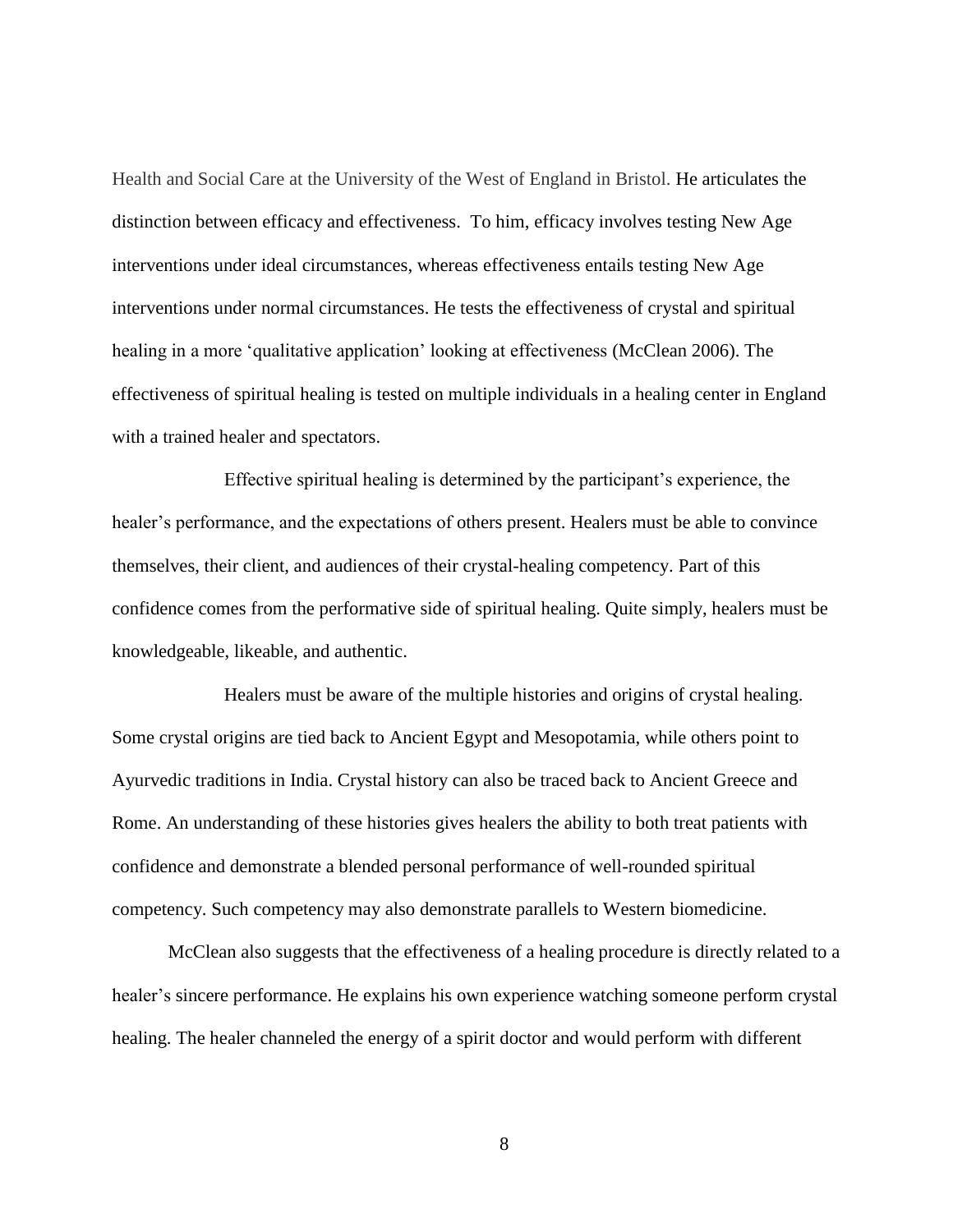voices and body movements. He aims to demonstrate the simultaneous sincerity and competency of the spirit doctor and the professionalism of the healer.

For crystal and spiritual healing to be legitimized by healthcare specialists, it must be proven to be effective. Stuart McClean's work is a helpful resource for making holistic healing mainstream.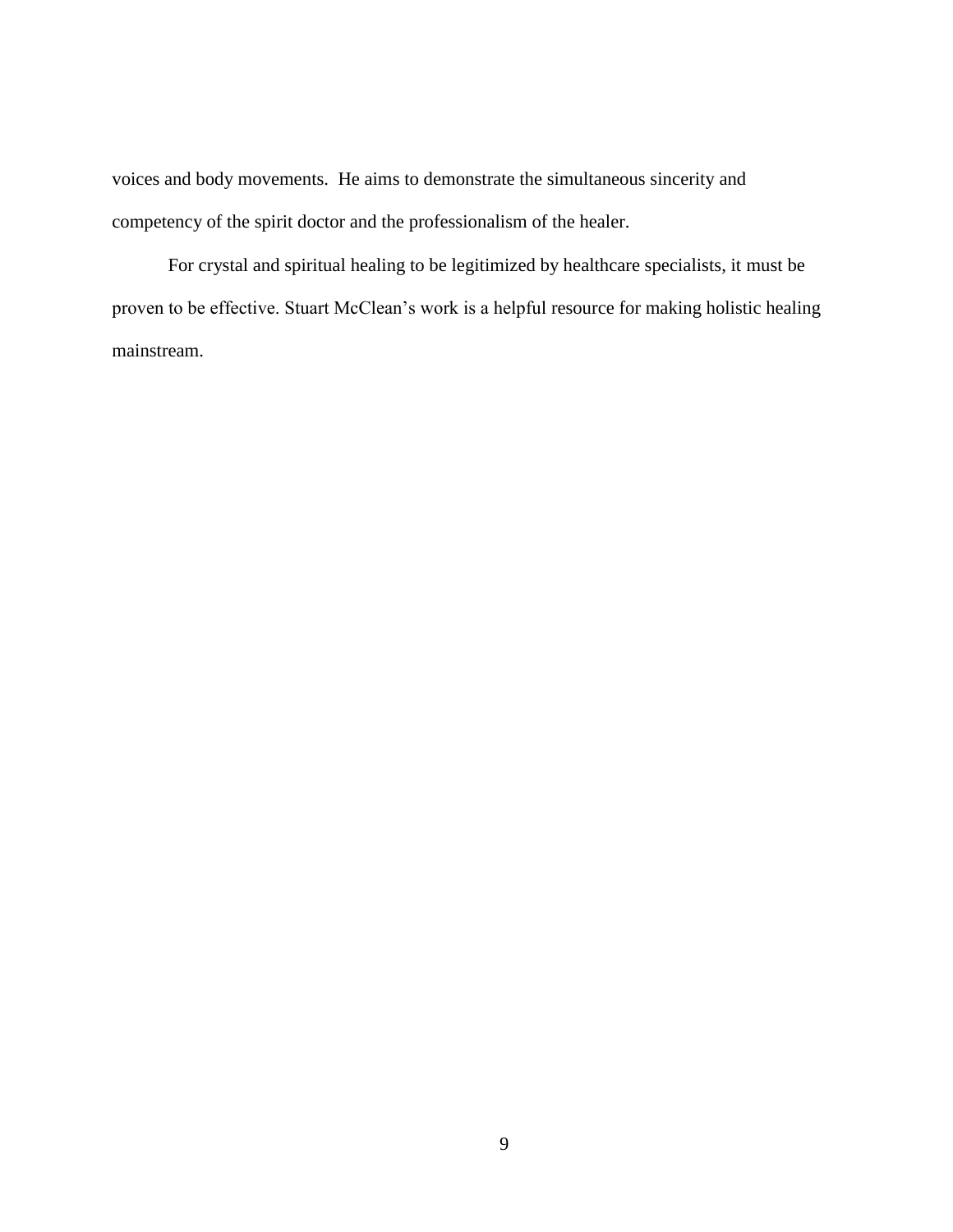# <span id="page-15-0"></span>**CHAPTER FOUR: EUROPEAN PAGAN PRACTICES AND CRYSTAL HEALING**

Anglo Saxon Paganism has its roots in Great Britain, but paganism has a diverse history across Europe. Before Christianity, many people worshipped their ancestors and had a great respect for the Earth. Crystal healing seemed to jibe well with astrology, the study of movements of celestial objects across the sky to predict events.

Peter Stockinger, author of *Stars and Stones: An Astro-Magical Lapidary* (2016:13) says this: "Although lapidaries have a long history and can be traced as far back as at least the third century BC, they generally began to fall out of favor during the  $17<sup>th</sup>$  century. At the same time, traditional Western astrology, informed by hermetic and Neo-Platonist theories, was being marginalized by the ever-growing influence of scientific rationalism."

Western astrology and paganism go hand in hand. Certain stones are believed to be aligned and share properties with certain planets. Ancient crystal healing in Britain, and many other places, had a lot to do with the stars. Just as elements and human-like characteristics have been attributed to the planets, so too have certain minerals and gems. For example, Mars is related to iron, Sun to gold, Moon to silver, Mercury to quicksilver, Venus to copper, Jupiter to tin, and Saturn to lead (Stockinger 2016).

Stockinger notes that trust in astrology ceded a great deal to scientific rationalism. He explains how astrological charts were created based on the time and location of the planets and stars when someone was born. For example, if many of the major star formations fell in line with the moon at someone's time of birth, that person might be prescribed to use moon-related stones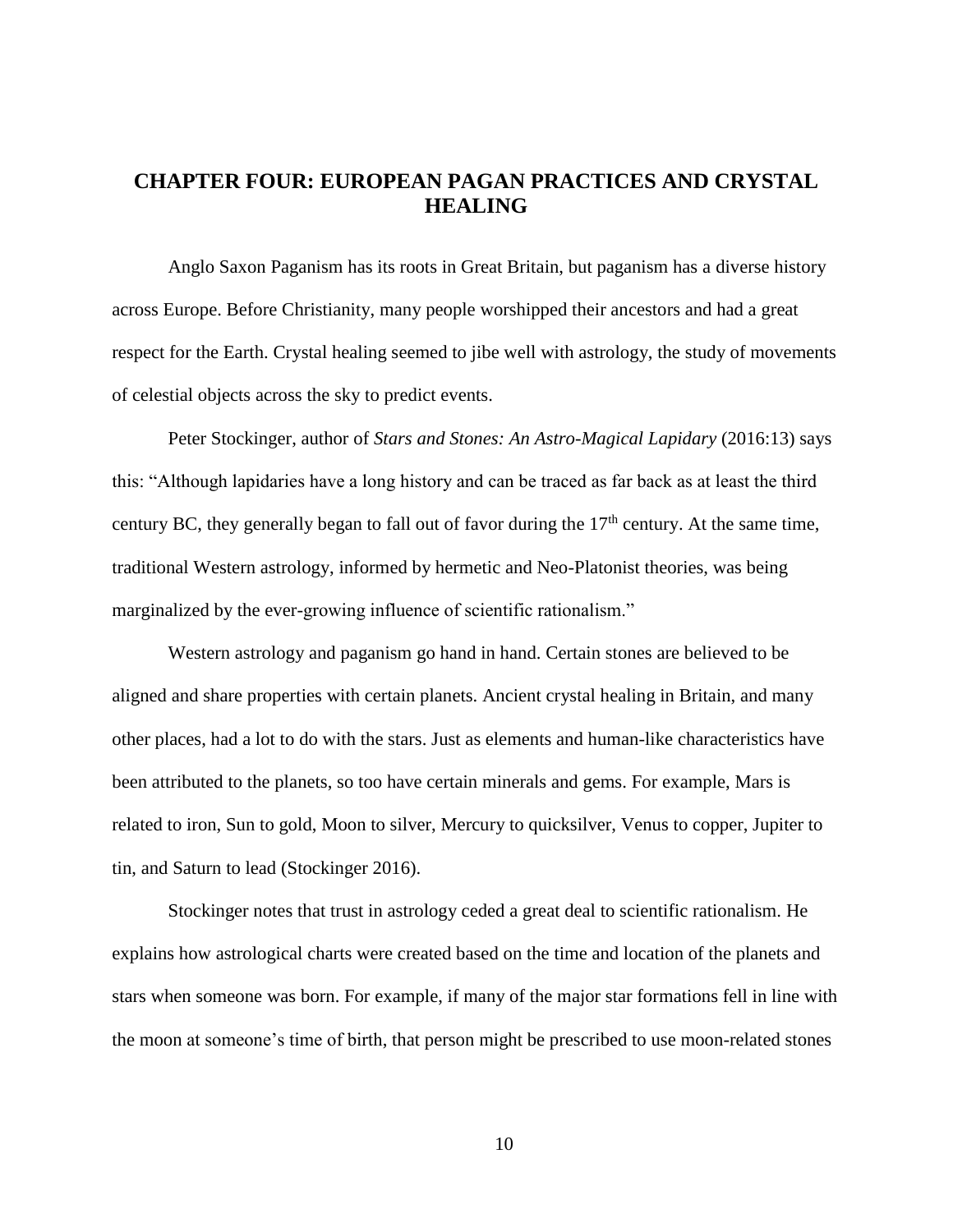for health reasons. Some moon-related gems would be moonstone, selenite, pearl, crystal quartz and iris.

Other cultures have also developed their own interpretations of astrological horoscope charts and specific gemstones. Ayurveda and Hinduism also use some of these practices. Brown, R. S., Jr., author of *Handbook of Planetary Gemology* (1983:1) states "An astrological horoscope charts the location of various planets at the time of one's birth. The motion of the planets and their positions in relation to each other acts upon us throughout our lifetimes"

Practices that at one time may have been misunderstood by modern people have now been simplified. Astrology and its relation to crystal healing can be researched on the Internet or found in bookstores or libraries. Ancient European Pagan practices have been brought back to life by those searching for new spirituality.

#### Crystal Healing Practices in Modern Great Britain

<span id="page-16-0"></span>One great resource about the healing practices in modern Great Britain is *An Ethnography of Crystal and Spiritual Healers in Northern England* (2006) by Stuart McClean. His research in this book focuses on the renewal of alternative health practices in the Western world.

McClean used healing crystals in his youth and decided to use his experience as the basis of his doctoral degree. He received his Ph.D. from the Department of Sociology and Social Anthropology at the University of Hull. McClean explains that in modern times there is much social pushback to alternative medicine. He felt that the users of spiritual healing techniques needed more of an explanation as to why they use the practices they do without being casted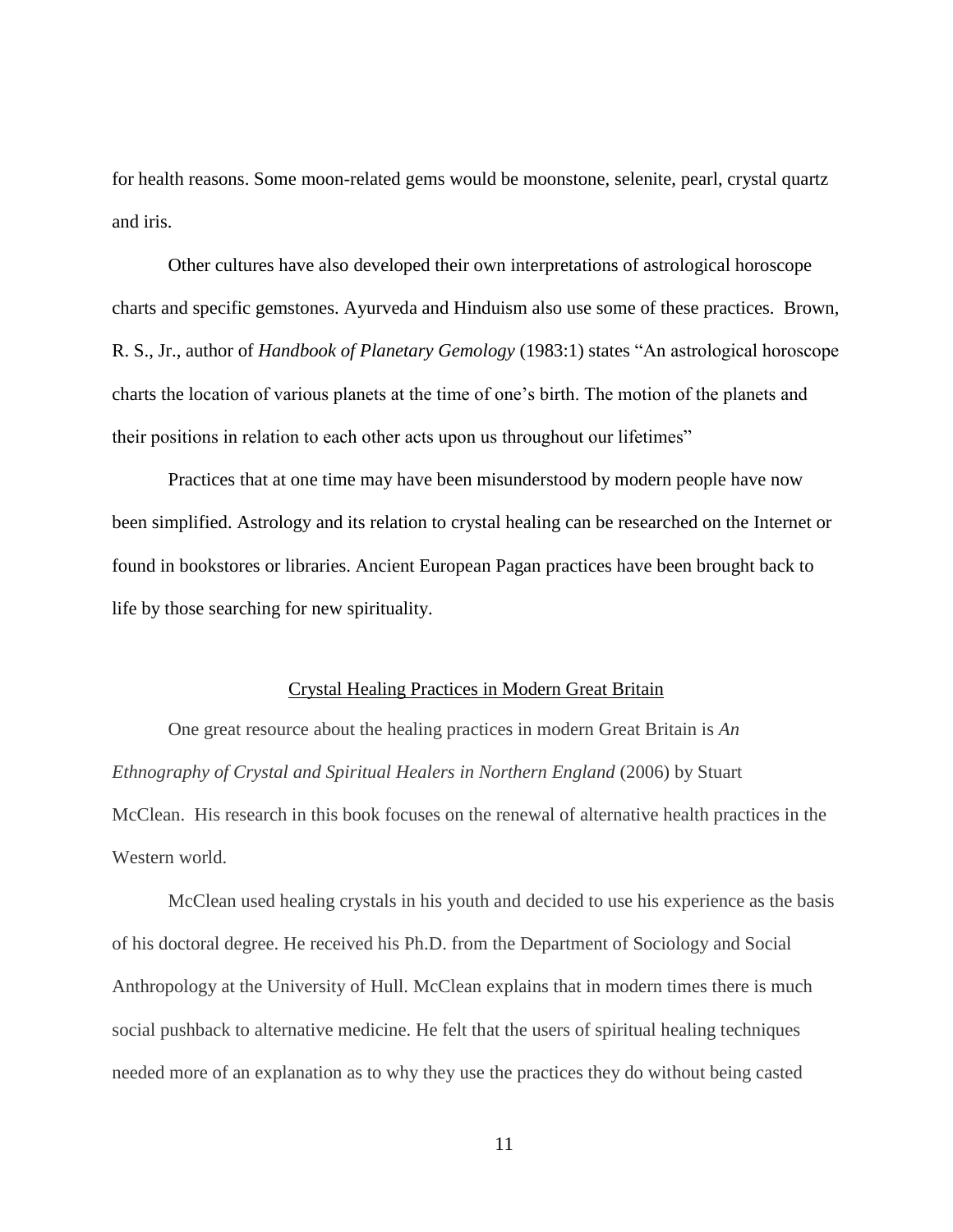aside as medical fiction. McClean pursues his one year participant observational research at the Vital Energy Healing Center in Granby, England; a very rural area with high level of unemployment. At this institution, he not only learns about the relationship between spiritual healing and biomedicine, but also the stories of the healing center's founders.

One argument for spiritual medicine's recent resurgence is the failure of biomedicine to meet the needs of some people, particularly during the AIDS epidemic of the 1980s and 1990s. Spiritual healing traditions became popular during this time in Western Europe, Canada, and the U. S. Today, the state continues not to recognize crystal healing practices in the same way as biomedicine. Healers and sociologists alike started to use the term complementary medicine and not alternative medicine, hoping to become recognized by the government as a legitimate form of medicine. McClean refers to these healing practices as CAM (Complementary Alternative Medicine).

It is assumed that biomedicine holds viability because science is a largely Western cultural trend that is relatively new. While spiritual healing and CAM are more popular worldwide, biomedicine tends to have more efficacy as a treatment. Despite such differences many people still rely on spiritual healing. Some are looking for different care options and now have more access to information through the Internet. Many are deciding to use both spiritual and biomedical health practices.

Crystal healing is typically among a more affluent clientele that can afford spending money on better quality crystals. Practitioners of CAM are trying to bring levels of professionalism and affordability to the field so that it becomes more widely recognized and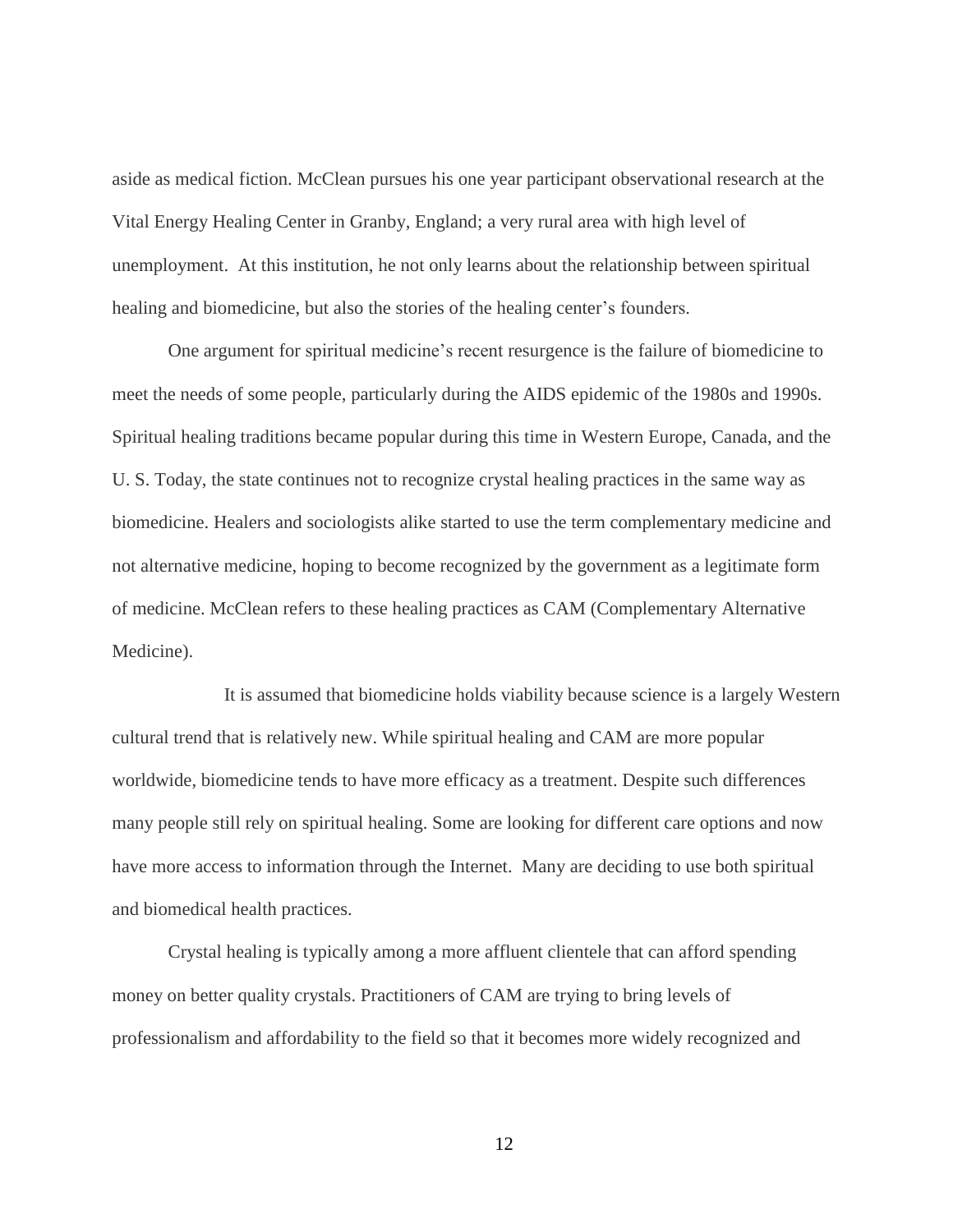sought after by clients. Practices like reflexology and chiropractic techniques are already widely used and accepted by everyday consumers (McClean 2006).

Since the mid to late 19th century, according to McClean, biomedicine has held social, economic, and ideological dominance over the field of public health in Western societies. Biomedicine is a highly depersonalized view of health. Personal responsibility for health grew in the 1980s, so consumers started to do a lot of their own research which lead them to CAM.

During McClean's 12 month stay at the Granby healing center he spoke with the owner, Teresa. She would emphasize individuality to the other teachers at the center, but wanted them to stay grounded in the traditional course structure. Healers are mainly concerned with demonstrating competence in their practice, so that they appeal to everyday consumers who are more accustomed to depersonalized and de-spiritualized medicine. CAM is showcased to customers in ways that make them feel as if they are receiving a real service and not being tricked.

Healers usually rely on an existing set of beliefs or structures when they teach. Often structures and vocabularies come from one or more religious traditions. Some CAM healers emphasize their healing on the principles, symbols, and vocabulary of science.

When it comes to crystal healing, healers first must decide which crystal would be most beneficial. Next, healers rely on their own intuition to determine which crystal would work best for their client. The crystal healer must demonstrate expertise that certain crystals would work better for the client than others. After purchasing a crystal, it is typically cleansed with sea salt to remove impurities. Another method of crystal purification involves running cool water over it and laying it in the sunlight to re-charge.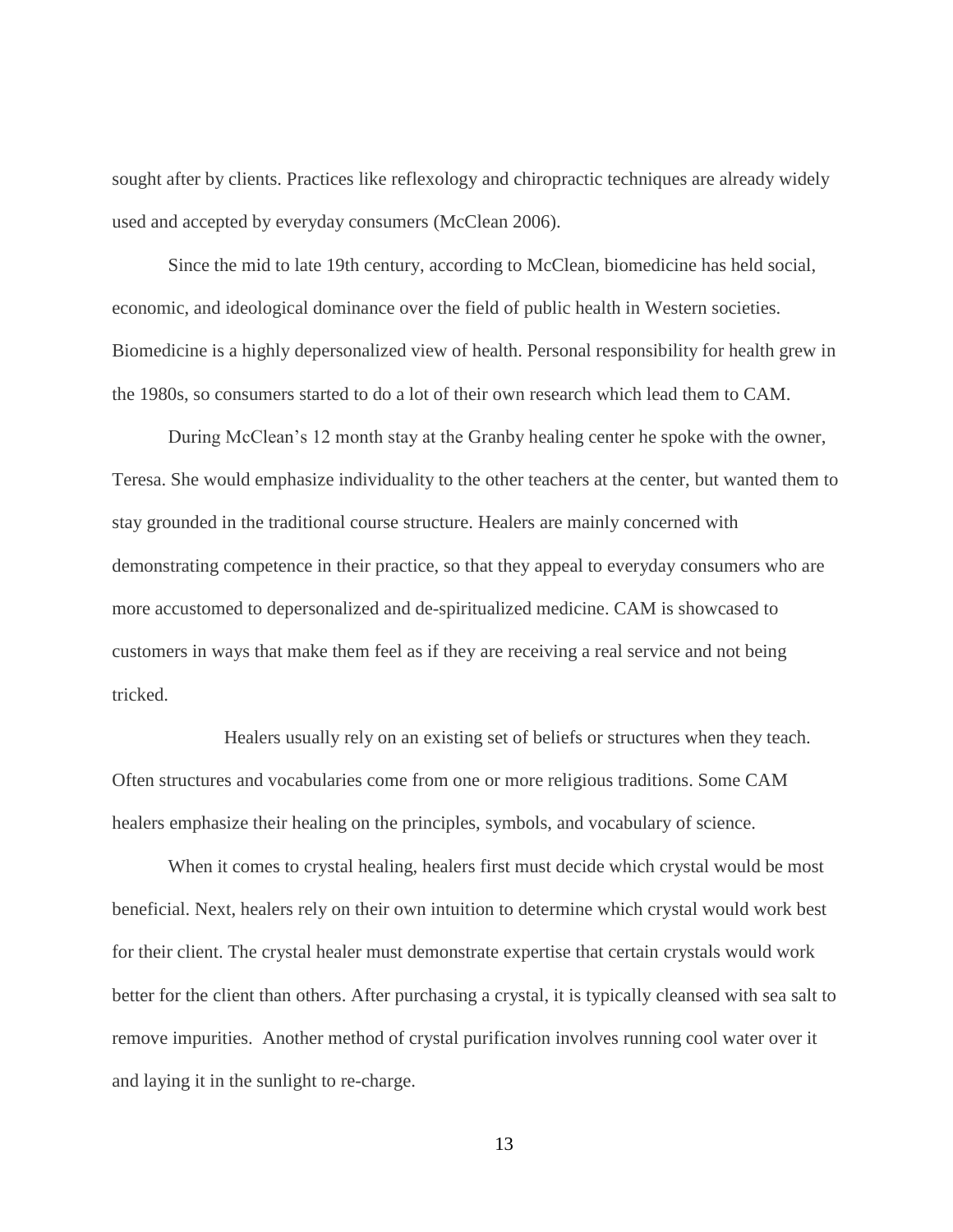CAM is largely focused on appealing to consumers, demonstrating validity, and recognizing personal style. here does not seem to be any clear 'rules' in the world of crystal healing as seen through a 'New Age' perspective. A distrust of scientific medicine and a desire to bring individualism and spirituality back into healing in Great Britain and other places in the West brought about this subculture.

McClean's work strives to normalize and legitimize the art of complementary alternative medicine. His ethnography brings us into the world of holistic healing, as he explains the everyday lives of healers and their own personal healing practices. McClean explains the reasons why everyday people in the West may be turning to CAM. Studies such as McClean's could be instrumental in making holistic healing an everyday practice in Great Britain.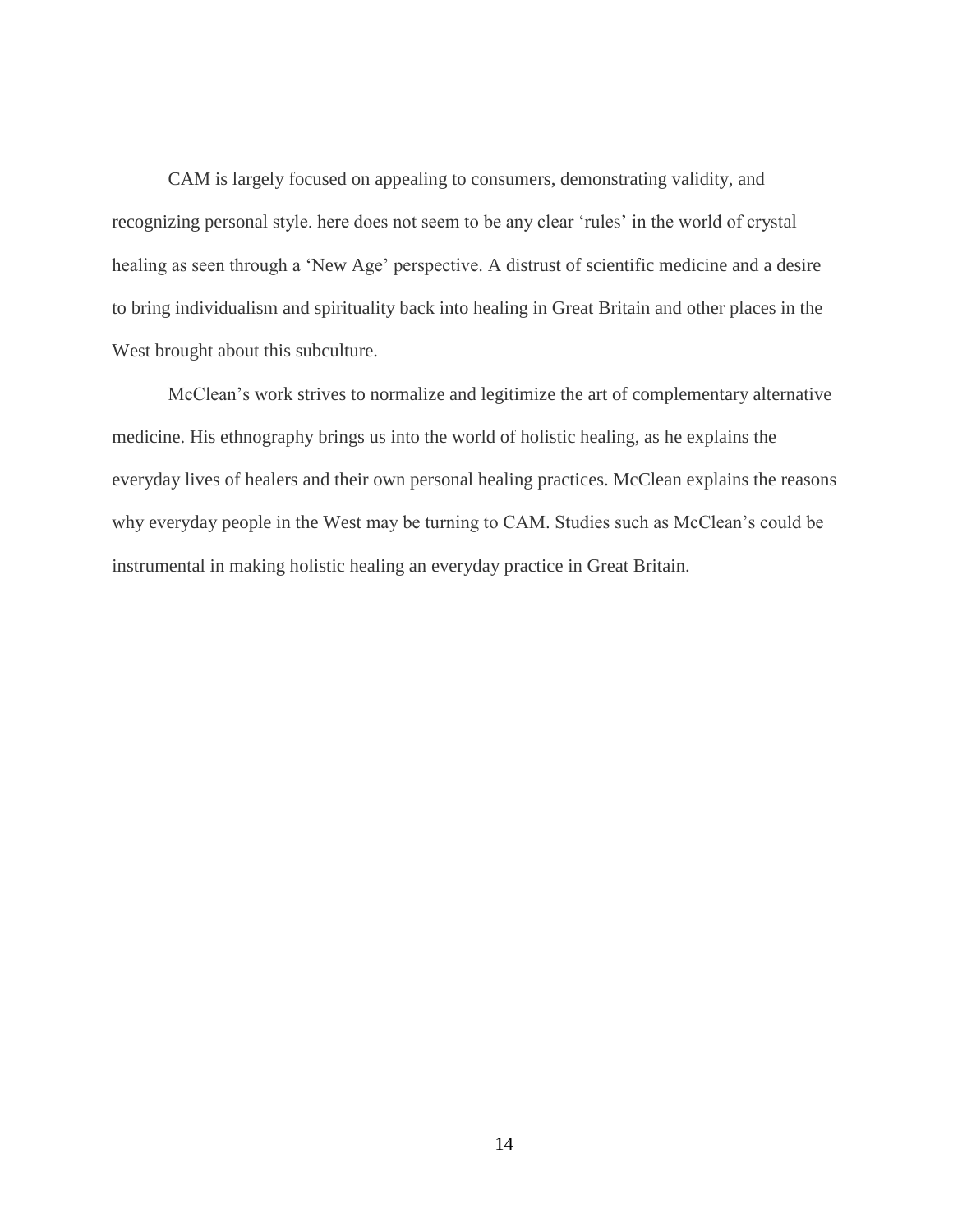# <span id="page-20-0"></span>**CHAPTER FIVE: INDIAN CRYSTAL HEALING AND AYURVEDIC PRACTICES**

Vedic texts give us a great deal of information about the significance of crystals in India. The *Garuda Purana* and *Graha-gocara Jyautisha* are the specific religious texts that give us insight about where crystals come from and their individual significance. The Vedic demon Vala plays a large role in the origin story of ayurvedic crystal healing practices. One day, Hindu Demigods decided to trick Vala into attending a 'pretend' sacrificial ritual performance. Allowing himself to be tied to the stake for this performance, Vala found that the demigods were not pretending any longer. The Demigods dismembered Vala and his body parts became gem seeds, falling into rivers and oceans as well as onto forests and mountains. All of the gems contain talismanic powers which are made more powerful by purity of the gem.

The Ruby is the blood of demon Vala that had spilled upon the Earth. Blood dropped into pools of water, now known as the sacred Ganges River. An example of a ruby's talismanic powers relates to blood circulation. Rubies help bring out one's courageousness while also removing sadness and sensuality.

Pearls are representative of the teeth of Vala that fell into the sea. They are used for calming the mental state. Yellow sapphire is the skin separated from Vala's body. It promotes a general well-being and helps with stages of pregnancy. Hessonite is the fingernails. Hessonite is thought to avert disaster and insanity, while also helping the minds of those who work in the sciences. Emerald is the bile of Vala that helps with psychic powers, learning ability, and clairvoyance. Diamond is the bone and induces purity, creativity, and worldly happiness. It is also useful for diseases of the sex organs.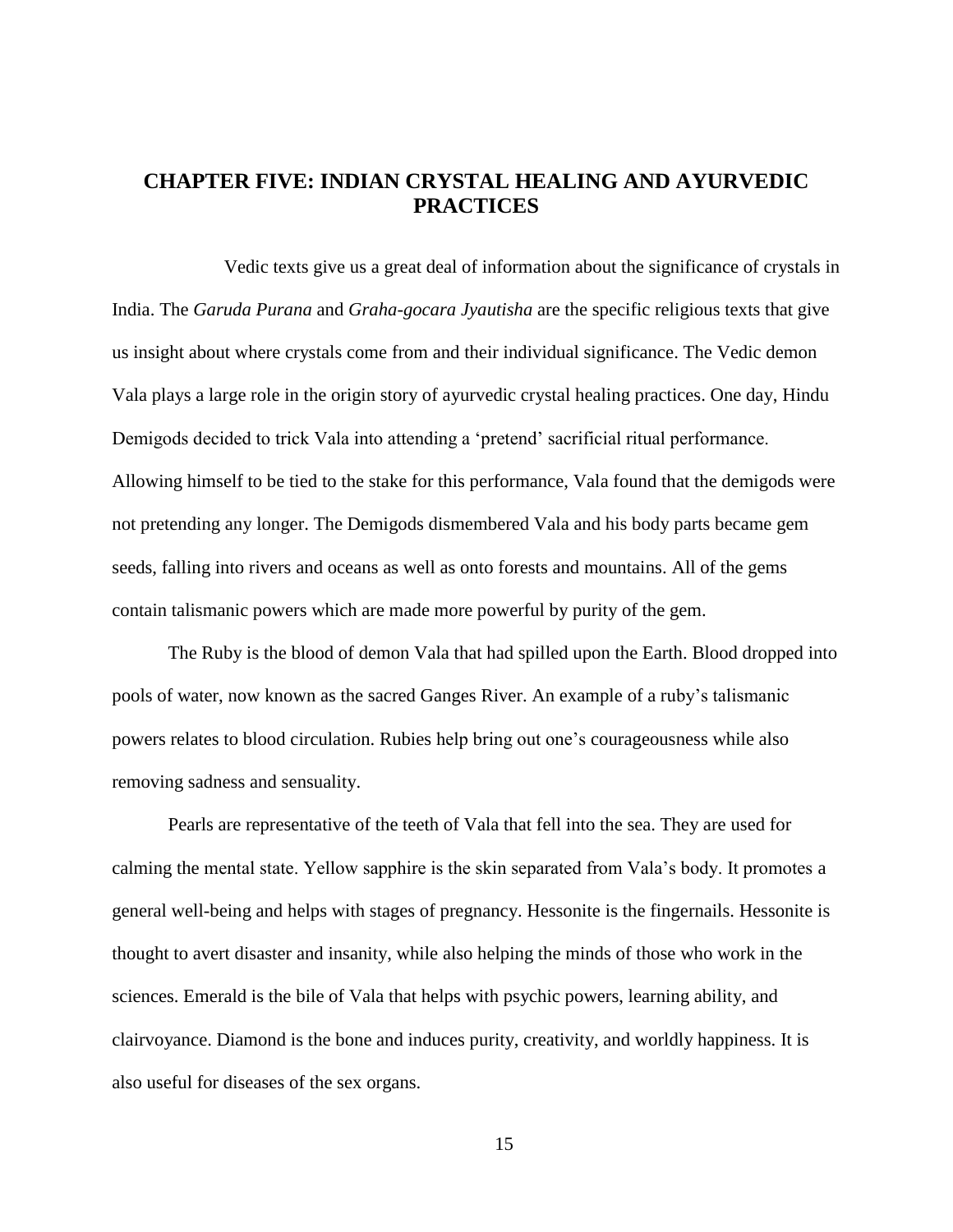Cat's Eye is representative of the war cry that that Vala unleashed at the time of his arrest. Cat's eye is meant to assist with protection from enemies, drowning, intoxication, and government punishment. Blue Sapphire was the eyes of demon Vala. It keeps away the evil eye and protects one while traveling. Coral is the intestines – and the gift that Coral brings is the ability to remove obstacles and money-related issues. Red Garnet is the toenails of Vala and It has the same talismanic properties of Ruby. Jade is the scattered fat of Vala, and when in fine quality, it has the greatest ability to remove bad karma. It shares similar properties with Emerald.

Rock Crystal is Vala's semen, with the same powers as pearl. Bloodstone was Vala's complexion, with the same talismanic properties as Coral. The importance of each crystal is magnified by where is was sourced from on the demon's body. Ayurvedic practices assign these stones to their corresponding chakras, calling upon them for their healing properties.

In the summer 2017, I visited Dharamshala, India. This mountainous part of India is more rural than urban cities farther south like Delhi and Mumbai. During my time there, I met practitioners of many religions including Hinduism, Sikhism, and Tibetan Buddhism. In every store I entered, I was greeted by crystals of every color and shape. After investigating a bit and speaking to many people in town, I found out that crystal usage in Northern India is still very prevalent today among people of all local religions.

Tibetan refugees studying and practicing Buddhism used the stones in meditation as *malas*, or prayer beads in the form of necklaces and bracelets. Young Hindus and Sikhs alike admitted that their mothers and grandmothers still prescribed healing crystals when one needs safety, bodily healing, or the mending of a broken heart. Therefore, it is evident that modern people are still using age-old techniques to fix their problems.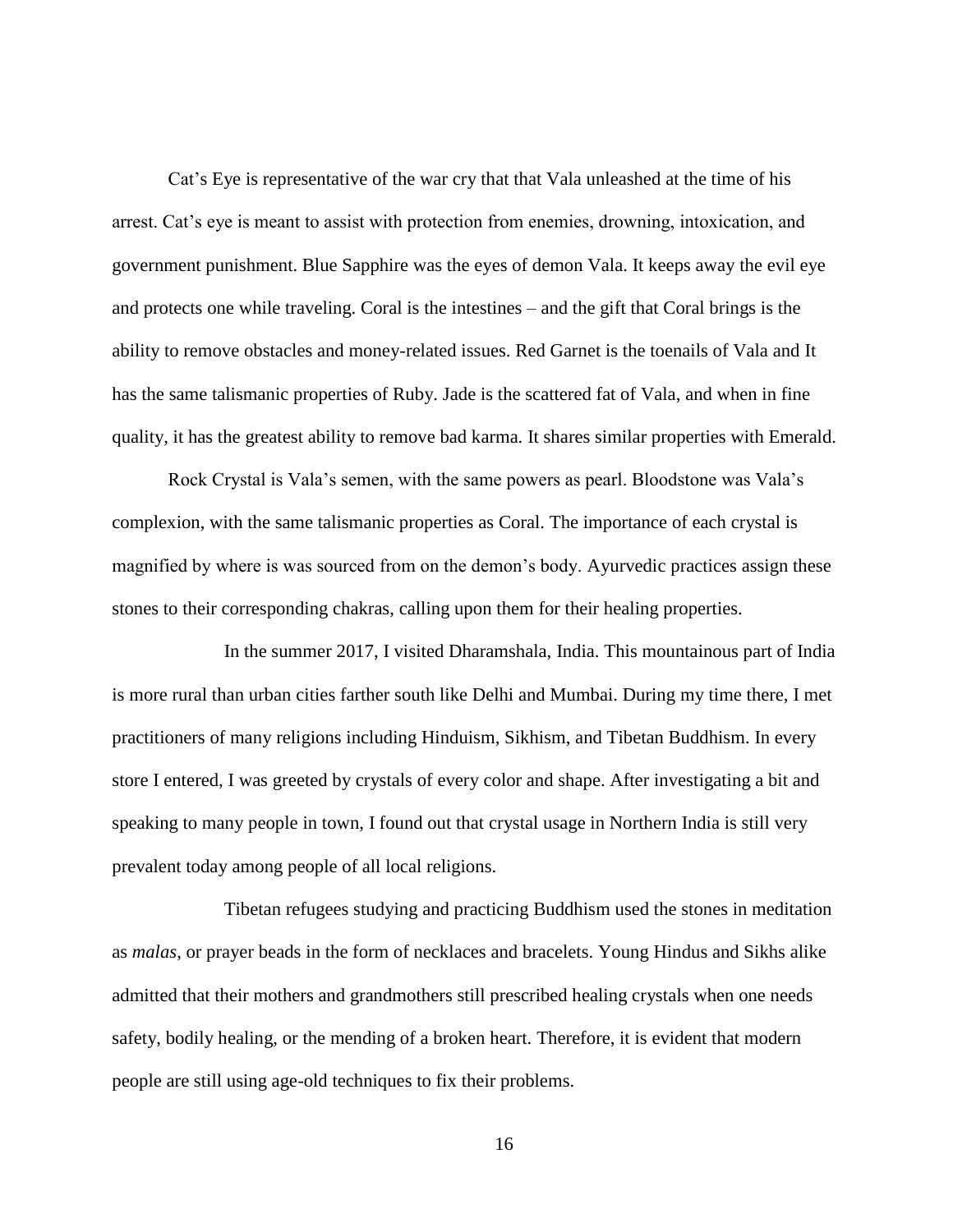When modern medicine does not work, or if it is too expensive, people still turn to the age-old practice of crystal healing paired with meditation. As it is deeply ingrained into the Hindu religion and Indian culture, it makes sense that crystal healing practices world persist through time in India. Young people in India bring the practices to the West and young Western travelers see these traditions in India and bring them back home.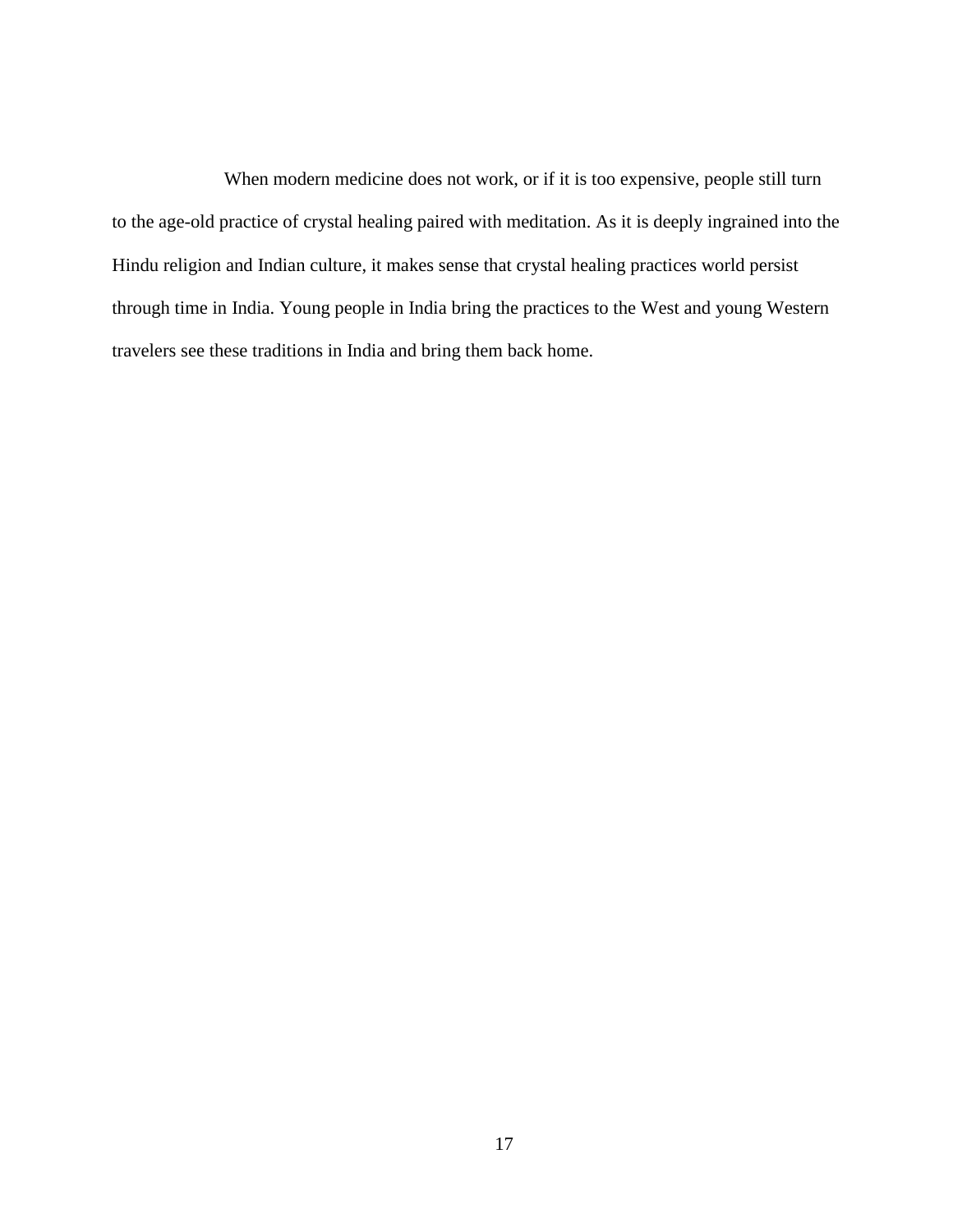# <span id="page-23-0"></span>**CHAPTER SIX: NATIVE AMERICAN CRYSTAL AND SPIRITUAL HEALING**

Yet another historical epicenter of crystal healing comes from Native American culture. Although much of the original information on the origins of crystal healing have been lost to time, rituals and rules of healing have been passed down by word of mouth. In *The American Indian Secrets of Crystal Healing* (1997), Luc Bourgault, explains that "The teachings (of crystal healing) have, until quite recently, always been passed on by word of mouth, in line with the didactic tradition particular to the American Indians of the Cherokee and Apache tribes." (Bourgault 1997:7) A didactic tradition of teaching is a method that follows a consistent scientific approach or educational style to engage the student's mind. Nearly all teachings about crystal healing within Native American groups, particularly the Apache and Cherokee tribes, have been taught orally and directly to a group of students.

Among different Native American groups, many traditions and secrets of crystal healing have been passed down for generations by word of mouth and lost, likely due to the endangerment and extinction of indigenous languages. Bourgault explains that there are two very important principles of crystal healing. One is meditation and the other is respect. Meditative practices vary from person to person, but it is important to meditate on good thoughts and have a healthy mindset before handling crystals (1997:17).

Respect for crystals is important because, there is a great respect for the Earth and all beings on it in most Native American religions. Stones are considered an entity that must be shown honor. The Earth provides life, nature, food, and important crystals used for healing. The book suggests being more mindful about waste produced in daily life. It is helpful to remember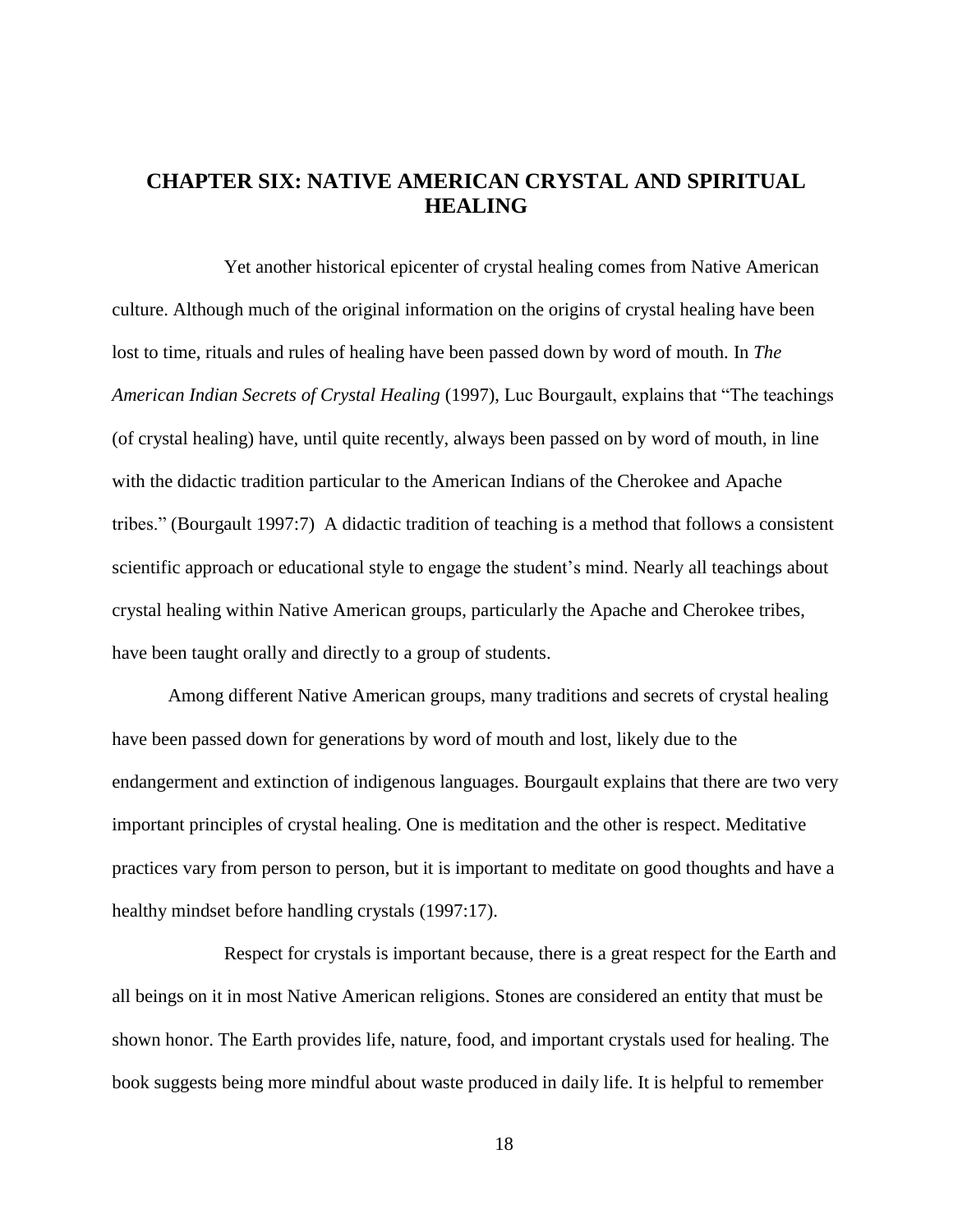to recycle cans and paper when possible. This shows respect to the earth and, in turn, the crystals.

According to Native American traditions, crystals can be utilized in various ways. Stones are carried by practitioners to benefit from the healing vibrations. Tinctures of a stone can be made with water and administered internally. Several crystals may also be worn simultaneously to benefit from all the healing properties, but the crystals themselves should not be allowed to touch.

Some rituals of using the healing crystals that are used by New Age practitioners are considered 'seriously disturbing' by Native American Apache Tribal communities and some others, and from his perspective, particularly the Apache (Bourgault 1997:8). Some of these practices are:

- 1) Placing crystals on the ground in a geometric configuration and sitting in the middle to meditate.
- 2) Placing crystals directly on one's energy centers (chakras). This practice is particularly dangerous when carried out on several chakras with several crystals. (Bourgault 1997:8)

The practice of putting healing crystals on all seven chakras is an eastern tradition. Placing crystals on the ground and meditating is more of a pagan/occult tradition. There seems to be a bit of tension or controversy surrounding the origins of New Age practices. (Bourgault (1997:19) compares the Meditative practices of Native Americans to the same practices of the Tibetan Buddhists. He notices that the spiritual principles and general form of meditation are nearly identical.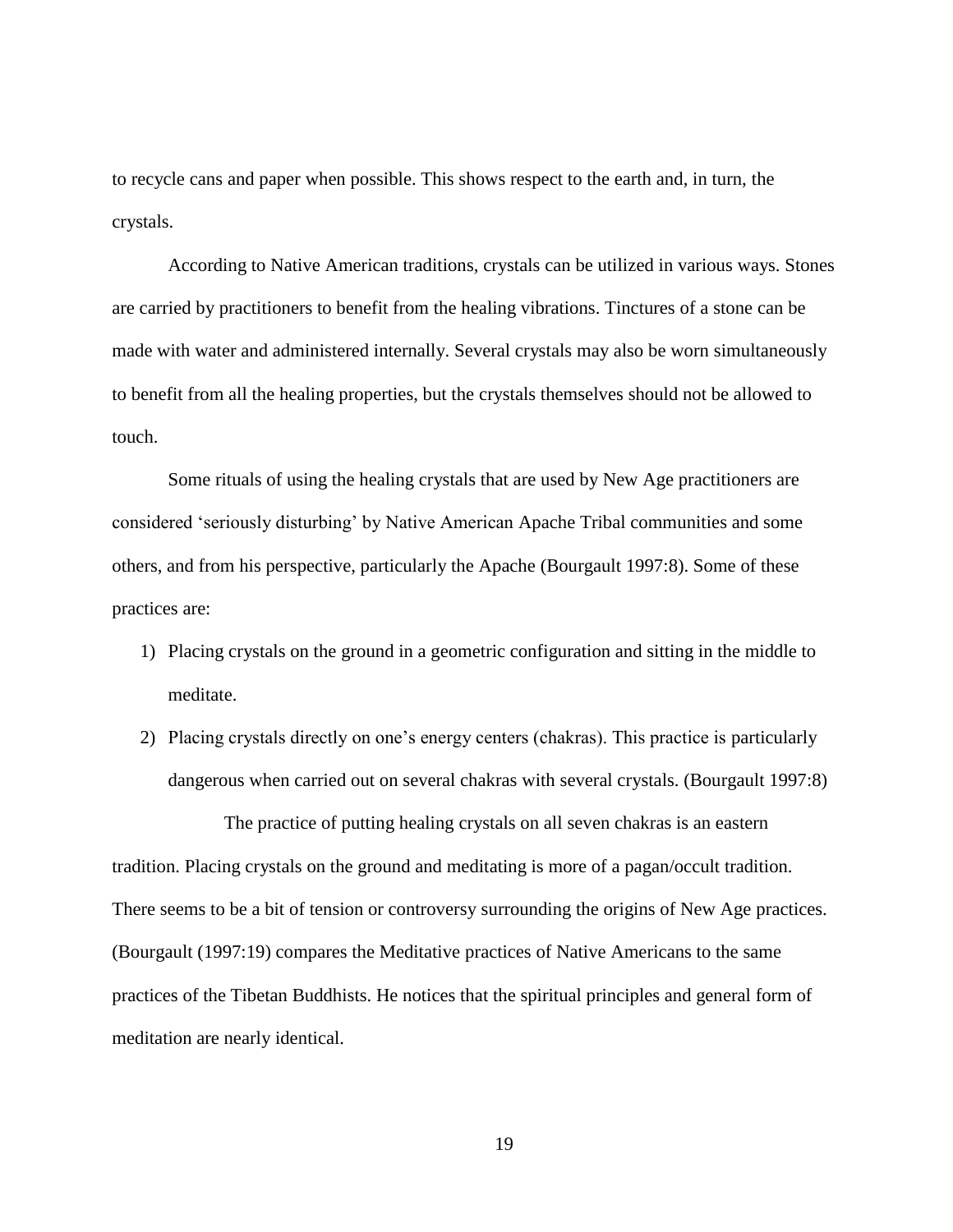Perhaps these cultures have borrowed rituals from one another. It is also possible that the traditions are so ancient that they predate human history. Especially in the case of Native American crystal traditions that were never written down and much of their native languages have been lost. These traditions are still used today by native peoples and by New Age practitioners who may or may not be following the traditions as they were intended. Bourgault (1997:8) explains that Native American people are particularly concerned with the misuse of crystals. Native American peoples care for their crystals and purify them for correct usage.

It is possible to make a mistake with crystal tools if used incorrectly. Some examples of incorrect usage are not being in a state of perfect balance, or not being able to sense the level of healing necessary for a patient. To work with crystals in the Native American tradition, the fundamental laws of healing must be followed. Those laws are unconditional love, nonattachment, and intention. This is similar to principles found in many Buddhist crystal practices. Bourgault mentions that Native American meditative practices are very similar to those of Tibetan Buddhist monks (Bourgalt 1997:19). When programming a crystal for usage, the process requires complete focus. Deep breaths are directed to the crystal with good intention. This gesture is found in many creation myths where a god will breathe life into an object, making it whole.

Native American crystal healing origins may be mysterious and magical in nature, but certain parallels are drawn between cultures. Still, Native American healing holds strong to its roots and does not allow for too much mixing of crystal healing practices. More scholarly writing in the field of Native American crystal healing would be useful in painting a clearer picture of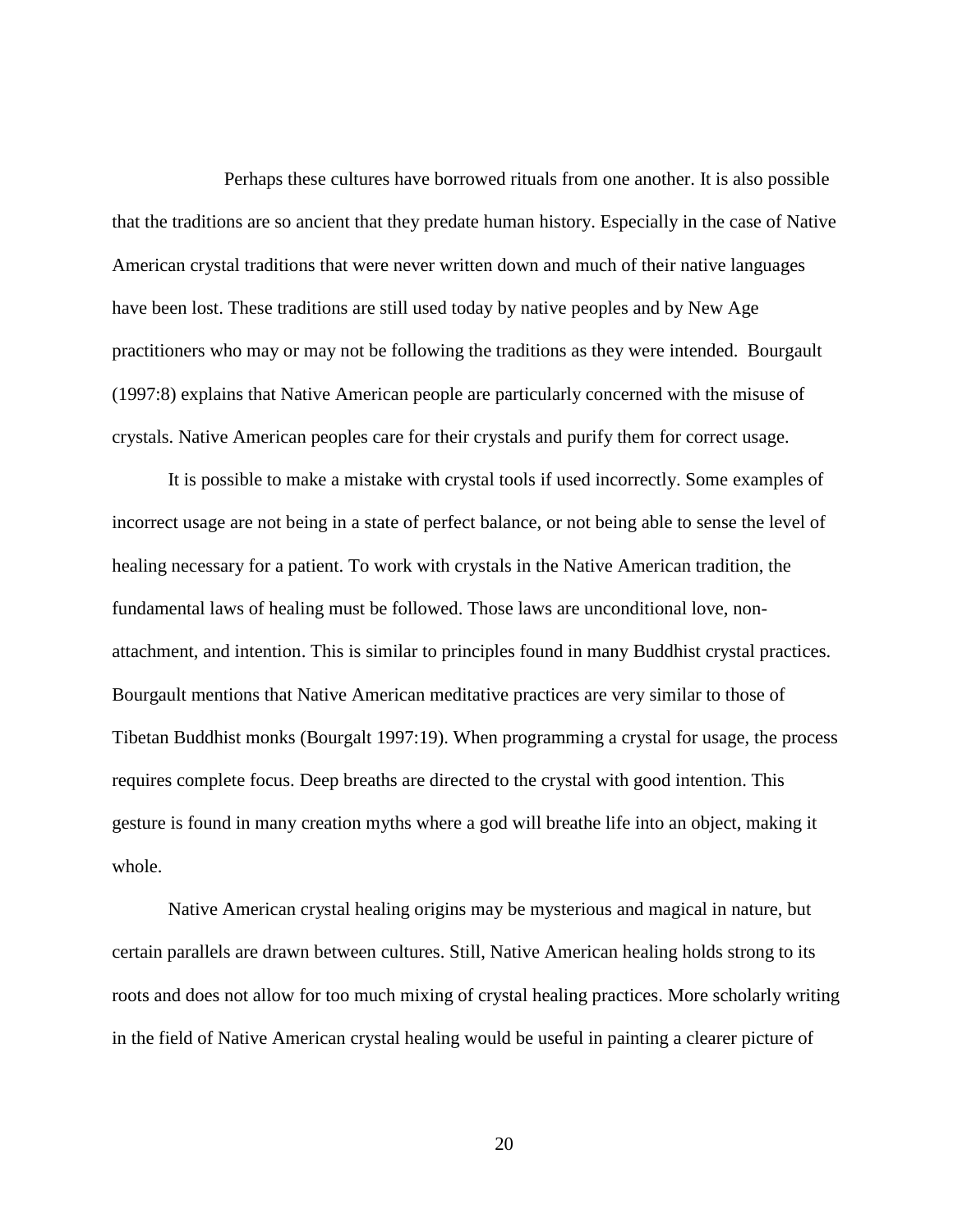where traditions came from. For now, new age practitioners take bits and pieces of the tradition and use it as needed.

#### A Study of Natural Healing Practices with Native American Peoples

<span id="page-26-0"></span>With Westerners showing more interest in traditional healing practices – emergence of naturopathic doctors and Chinese healing specialists becoming more and more common on the frontline of healthcare for everyday people. A hospital named Min No Aya Win Human Services Center in Cloquet, Minnesota is considering offering traditional healing services. Since it is located in an area near many Native American people, a study was done to see if healing rituals actually worked on patients – and if they were even desired.

Researchers Greensky, Stapleton, Walsh, Gibbs, Abrahamson, Finnie and Hooten published an article called "A Qualitative Study of Traditional Healing practices among American Indians with Chronic Pain*."* This fascinating article explains what types of natural healing techniques were used, if they were accepted at all by Native American people, and how well the techniques were working at alleviating chronic pain. Twenty-one participants (10) women and 11 men) with chronic pain were studied for the article. The following traditional healing practices were utilized: burning sage, sweat lodge, ceremonial tobacco, feasting, pipes, storytelling, and contact with a traditional Native American healer.

Practices differ between Native American groups for healing, but the emphasis on traditional healing practices is very important to this day. Native American people have higher prevalence of chronic pain than other groups in the United States, perhaps due to laborious jobs.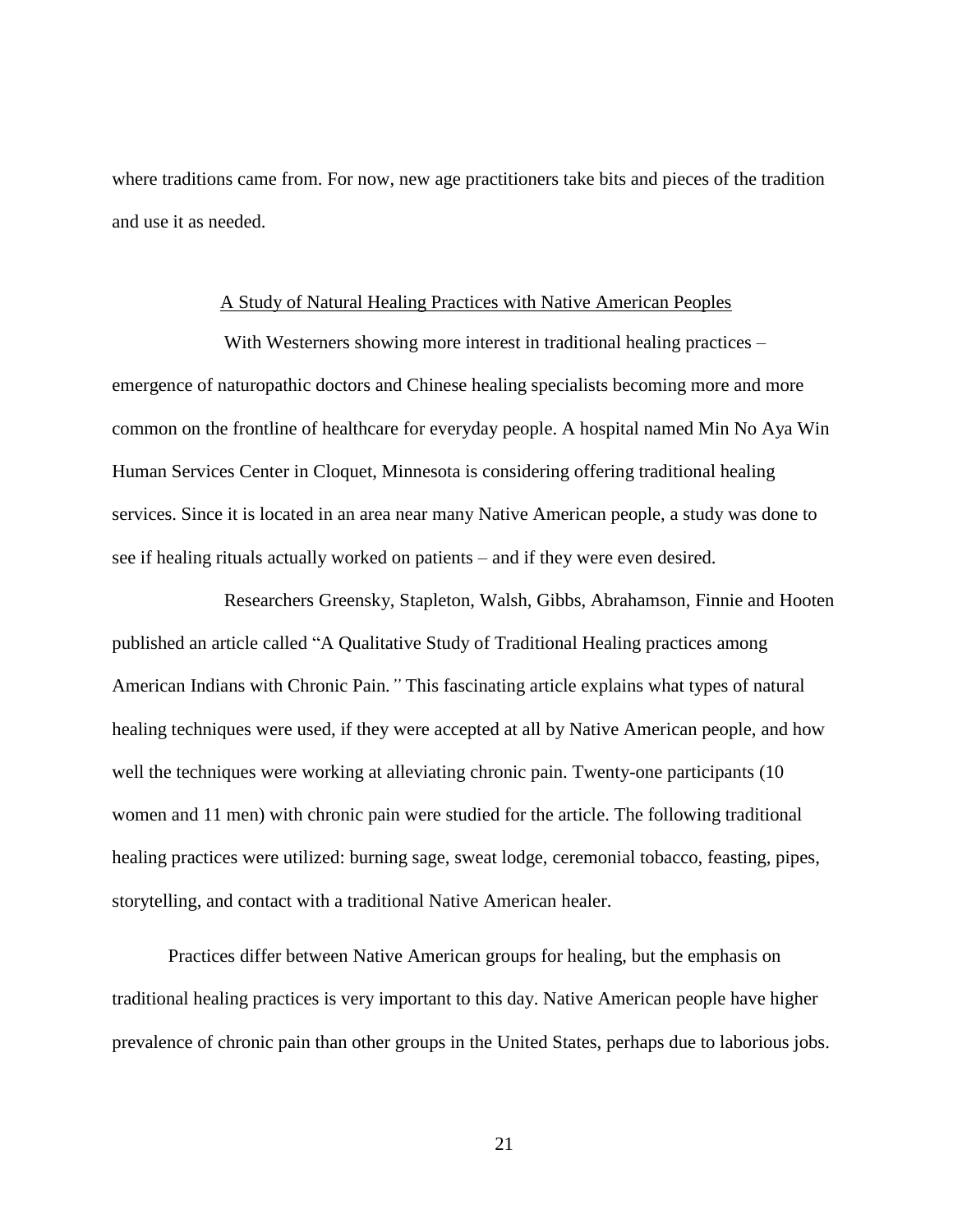It is believed that there may be a cultural reluctance to get biomedical help within the Native American community.

All patients in the study were recruited from the Min No Aya Win Human Services Center located in Cloquet, Minnesota. Qualitative information was obtained through interviews. During interviews, 66 per cent of the participants described using traditional practices for healing in their own home. These participants explained a need to become grounded spiritually to feel better.

Participants who were not raised in a native lifestyle were not familiar with these traditional practices but were open to trying these new tactics. One rural participant mentioned that his traditional medicine man gave him a large rock to meditate and pray with – and that is his preferred way to heal. According to participants, these sessions with a traditional healer did not just improve mental health states but also physical states and lessening of pain. Frequent use of traditional healing practices in modern times has been traced to Navajo, Sioux, Blackfeet and Tlingit tribes. This study helped to bridge the gap between Native American people and ancient healing techniques they may or may not be familiar with.

Individuals who had a more "White" cultural identity, living in urban settings, were more hesitant about the inclusion of Native American traditional healing into biomedical practices. The main reason for the study was to see if traditional healing options should be offered to Native American patients at the Min No Aya Win Human Services Center. In the end, specific traditional practices to offer at the health center were not identified, as Native healing culture differs a lot among tribes and among those who have had a more "white" upbringing.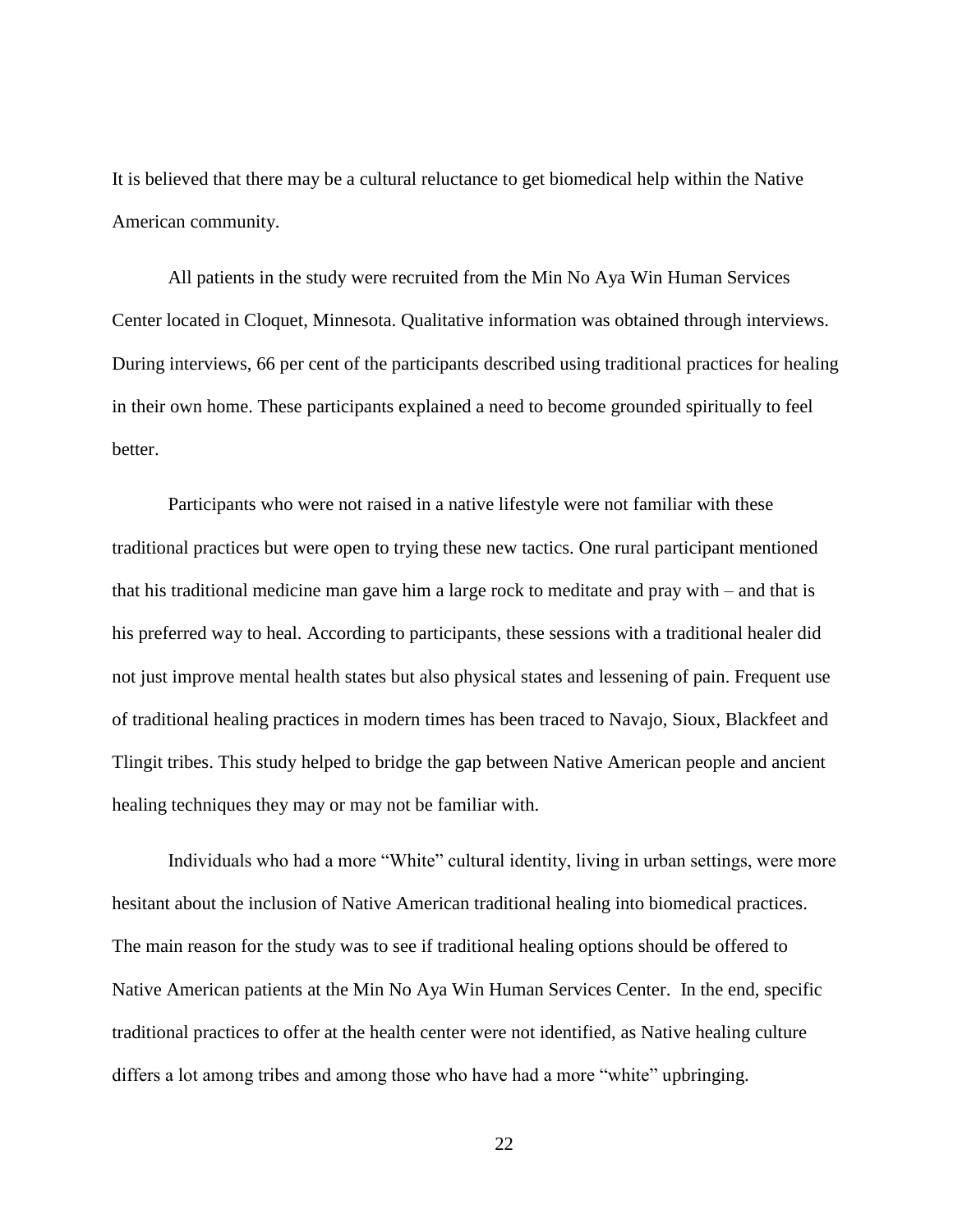It is clear from the study that there is still a real interest from modern Native American people to implement traditional healing into their healthcare routine, especially in those Navajo, Sioux, Blackfeet and Tlingit tribes. Therefore, it is important to recognize Native American practices and make them more accessible. For those who desire to practice crystal healing, it is evident that the results are remarkably positive.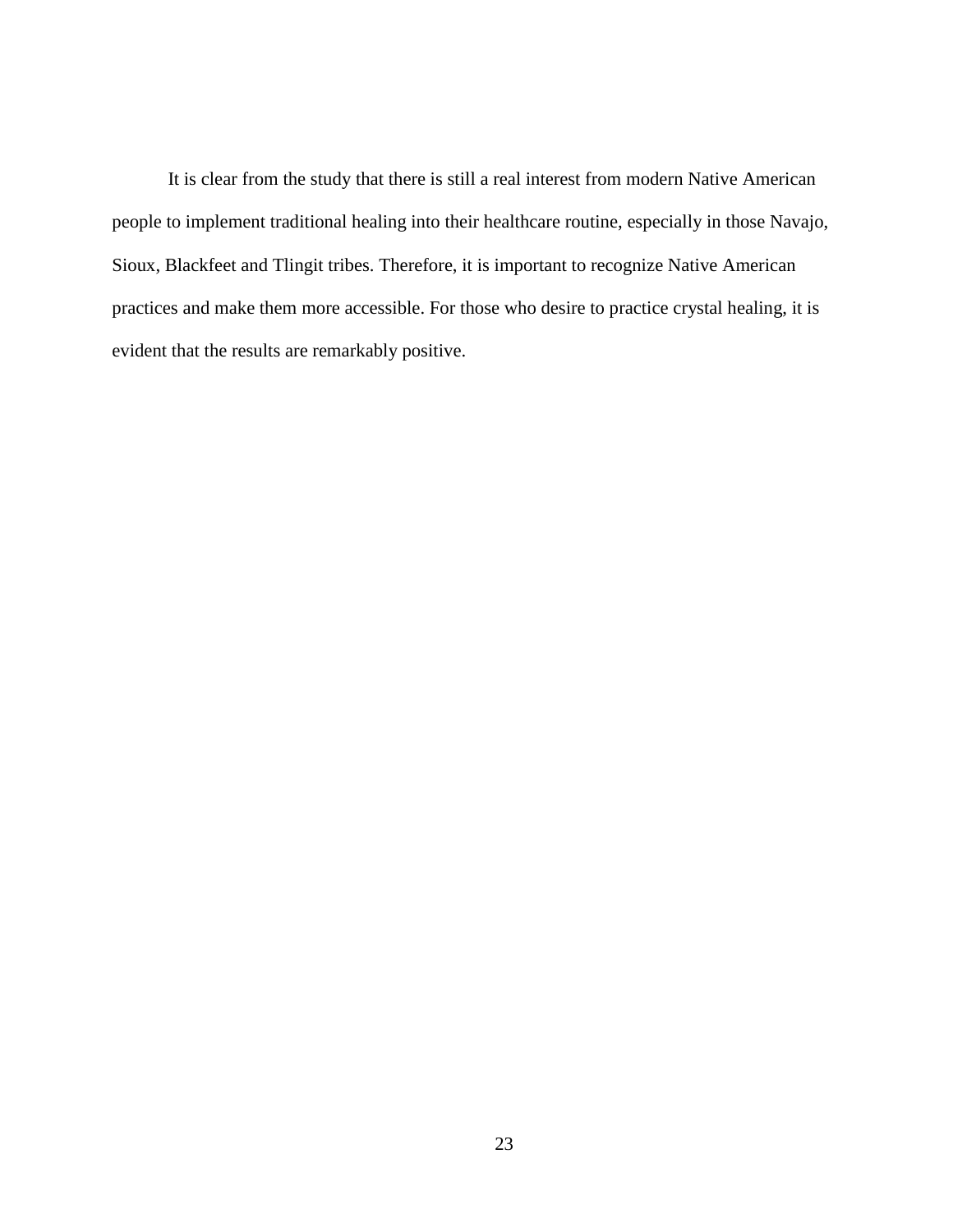## **CHAPTER SEVEN: NEW AGE PRACTICES**

<span id="page-29-0"></span>Many questions arise when considering the New Age movement from a critical social scientific perspective. As previously mentioned, Western esoteric tradition experienced a rebirth after a long decline in occult practices under the thumb of protestant rule in the  $19<sup>th</sup>$  century. Esoteric tradition followed science as well as magic and appealed to a great deal of people (Melton 2017). Magic and science began to mix and grow, creating what is known now as the New Age movement. Neo-Pagan Wicca was one of the first Western religions to pick up the trend of using both science and magic to explain life on Earth.

Contacting the spirits of the deceased sprouted a movement called 'Spiritualism' that began in Hydesville, New York and spread across America and eventually into England and France. Over time the Esoteric and consequently New Age movement changes and branches off into many directions. Followers of occultist, spiritualist, and esoteric traditions were searching for a new outlook – which they created over time.

Evidence of Christianity, Atheism, Hinduism, Buddhism, and more, can all be found within New Age traditions. New Age promised the transformation and enlightenment of individuals. Occult tools such as astrology, palm reading, and meditation would be used to achieve these goals. In the 1980s the New Age movement hit its peak of popularity as it now attracted followers of older esoteric traditions and therefore many of the followers consider themselves New Age.

Old Occult arts were re-worked so that they would make better sense in the modern world. Crystal healing emerged as a prominent spiritual tool after the publishing of a booklet by Edgar Cayce in the 1980s about the potential of crystals to transform spiritual energies (Melton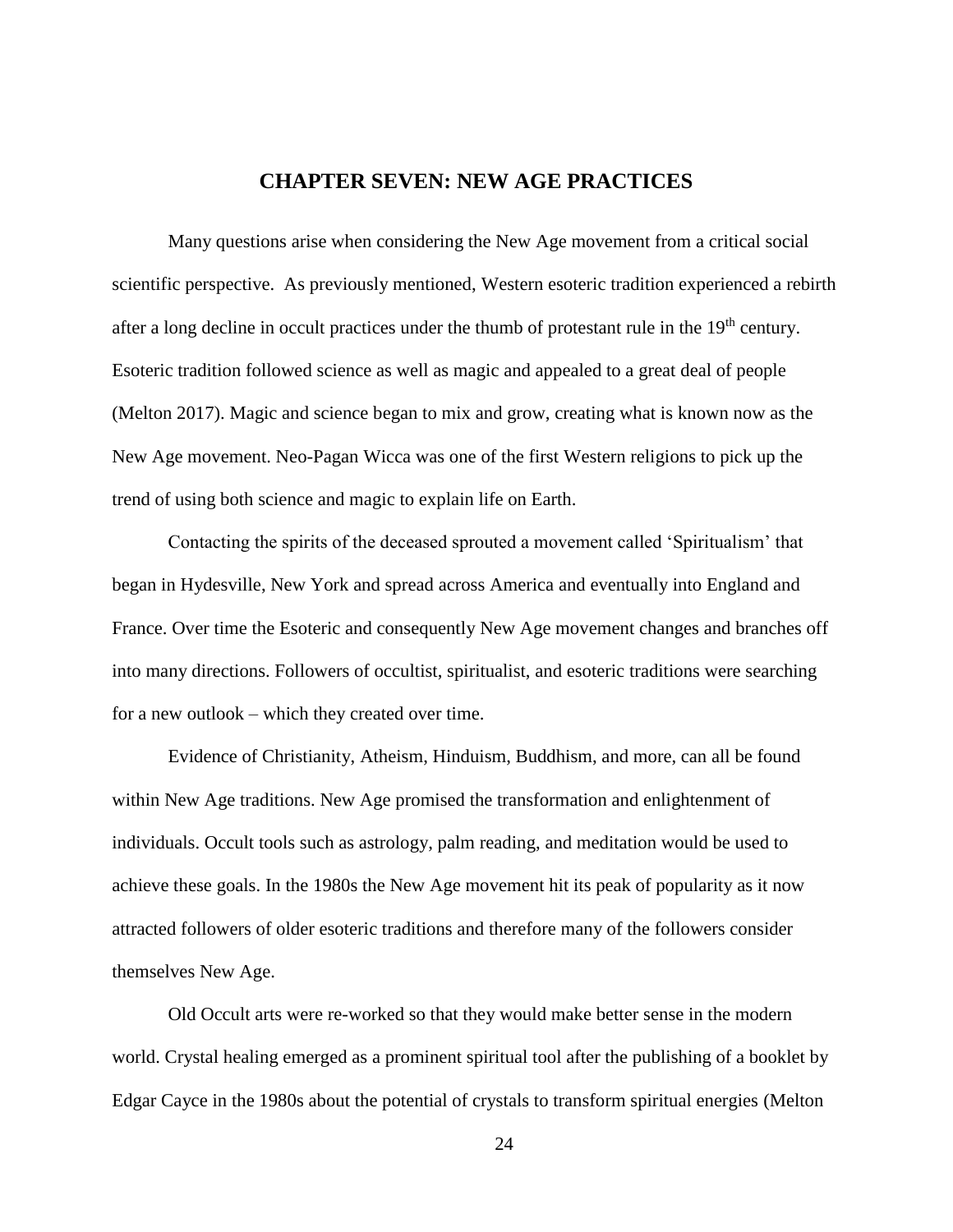2017). Quickly, New Agers caught on to this and started to use crystals the way they are used today by these communities.

Many people claim to have a transformative experience after deciding to follow New Age rituals and behaviors. The manipulation of crystals and spiritual energies are age-old occult traditions that have been brought into new light by dedicated and inspired individuals in the New Age community. Despite criticisms from the church and older adherents of Western esoteric traditions, the popularity of New Age has continued to spread and evolve ancient traditions.

New Age practices in our world today seem to come from the desire of people wanting to connect with their more spiritual self. When entering Avalon, a New Age 'metaphysical gift and book' store located in Orlando, Florida USA, one gets a definite taste of the New Age culture and its variances. The walls are lined with shelves decorated in statues of holy figures. Candles depicting catholic saints can be found right next to metal statues of Ganesh and a golden Buddha. This new spiritualist store speaks to a very specific and yet diverse clientele.

Surrounded by plenty of hip vegan restaurants and holistic healing centers, Avalon sits in the middle of a community that is truly coming into its own. In the store, one can find self-help books, take classes on how to read Tarot, and collect beautiful cultural talismans inspired by peoples around the world. At the center of it all, and in my opinion the true heartbeat of the store, is its crystal collection.

To me, Avalon is the perfect example of the good that New Age is trying to bring to the world. It promotes peace within religions, good diet, good mental health, and plenty of other things that attract a young clientele – or a clientele looking for deeper meaning in their daily lives. There does not seem to be a way to describe the New Age in a neat way. The culture is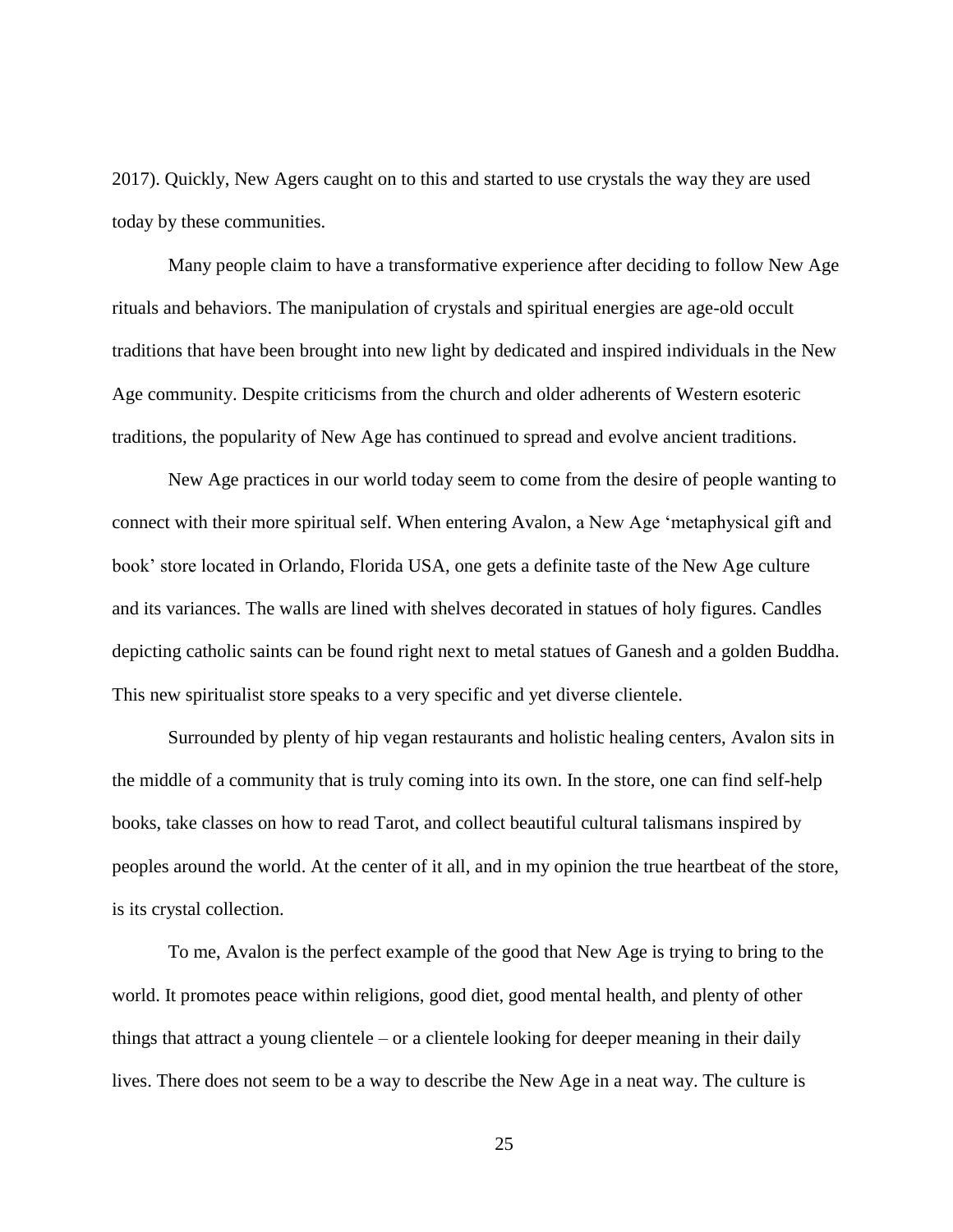broad, overwhelmingly accepting, and seeming to grow across many places in the West. Once immersed into this culture, it becomes easier to see why it has become an attractive form of healing.

While completing this thesis, I have also been introduced to several complaints surrounding New Age culture, spiritualism, and healing practices. It is felt by many people that New Age culture appropriates foreign cultures. It has been blamed for white-washing certain practices and normalizing ways of life that were not as 'cool' when they were done by immigrants or native peoples. I believe that these criticisms of the New Age are entirely valid, and it is worthwhile to at least consider this side of the coin when exploring different religions through the New Age. It is always good to practice respect and mindfulness when learning about others' ways of life. I believe that it is a blanket statement to say that all practitioners of New Age are doing so in a way that is appropriative.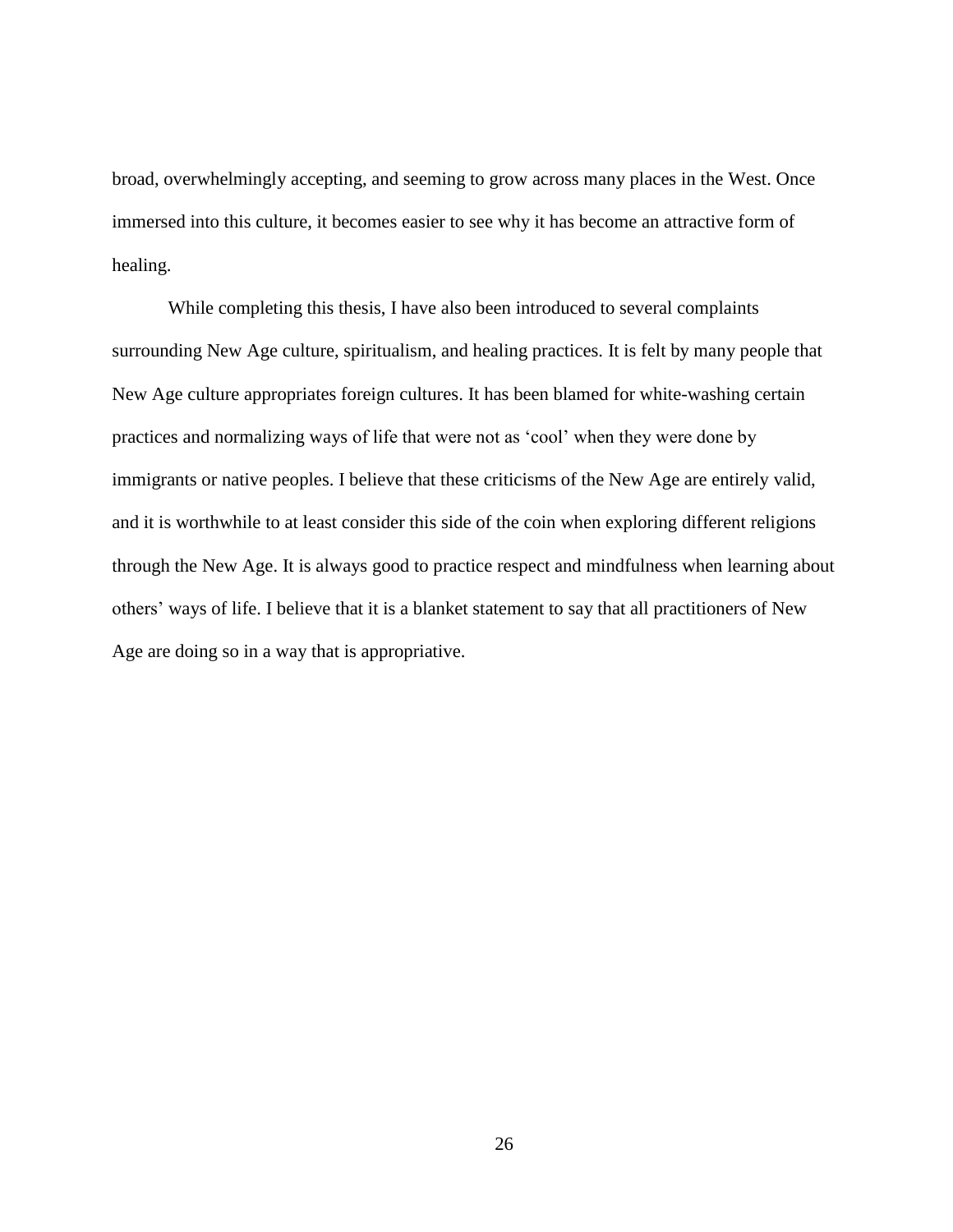## **CHAPTER EIGHT: CONCLUSION**

<span id="page-32-0"></span>Crystal and spiritual healing has been present throughout a large portion of human existence. Humans have always sought out ways to feel better, to bring luck, and to cure illness. In modern times, the world of healing is overwhelmingly biomedical. Despite the spread of popular culture in medicine, some people are still seeking a more spiritual experience – either due to failure of biomedicine or a desire to add spirituality to their life.

The origins of crystal healing are vast and mysterious. Historically, crystals have been a large influencer of healing in British Pagan, Indian, and Native American cultures as well as many more not covered in this study. Although, the practices between these cultures differ, many of the meanings and purposes of the stones are the same. Whether this common knowledge was passed along physically or by the divine, the world of crystal healing is important to study for cultural anthropologists, archaeologists, biologists, doctors, sociologists, psychologists and doctors of religious studies.

It was made clear to me during my research that there have not been many scholarly studies done on the origins of crystal healing. I believe that this topic will see growth in the coming years as more people seek out spirituality and New Age rituals to fulfill the spiritual aspects of their lives while not feeling barred by the rules of religion. As religious speech is taken out of the school system and much of the media, people may seek out spirituality in a new way.

Native American crystal healing is not practiced in the same volume that it once was, but those who remember the traditions have passed them along orally or in books. New age practitioners are taking some of their inspiration from Native American tradition and in order to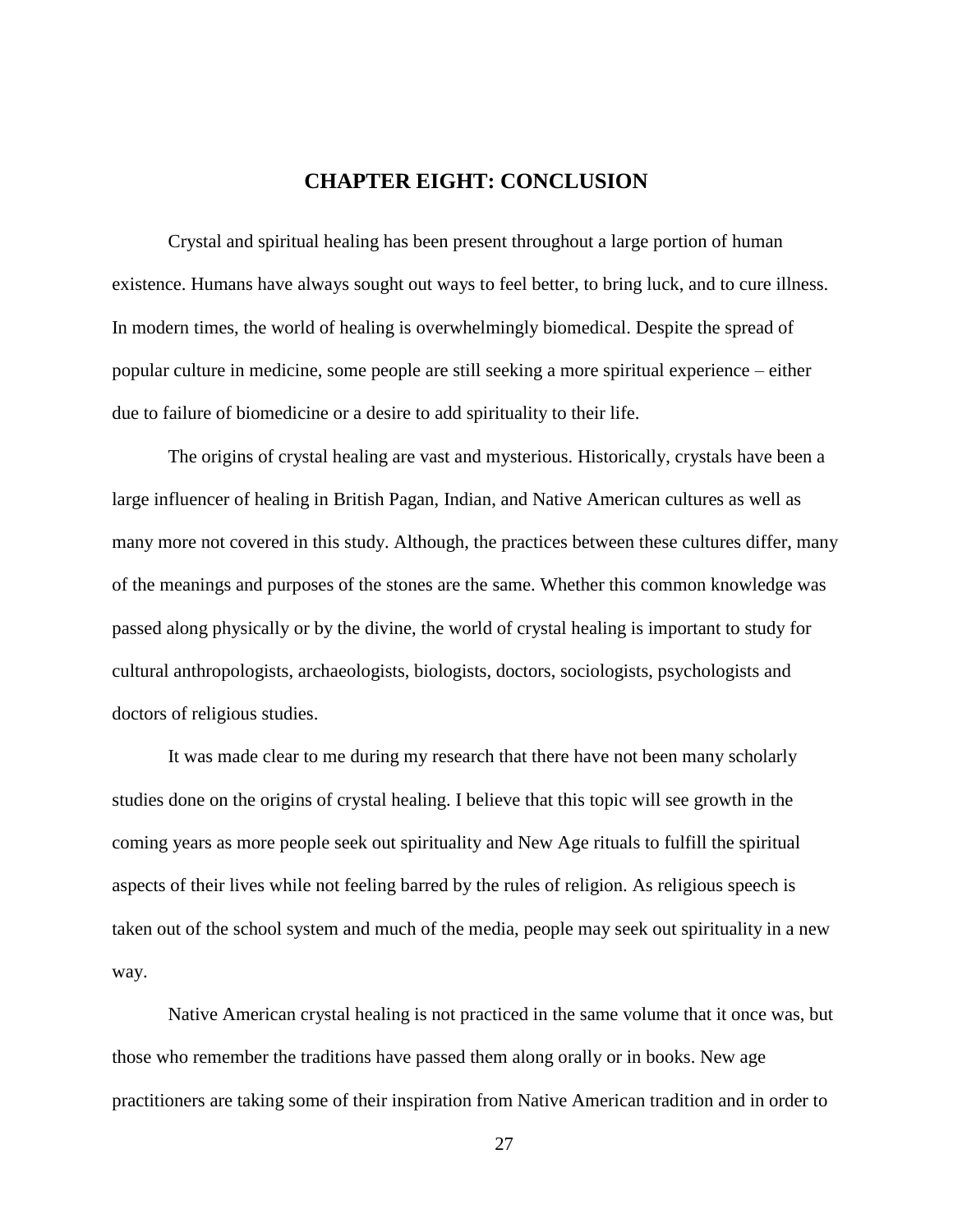do so respectfully, more literature should be made available. Rekindling the fire for Native American people to rediscover and share knowledge about their healing practices is a big focus for some researchers. Native American Crystal healing has a huge emphasis on respecting the earth and mindful meditation.

New age practices borrow from Indian, Pagan, and Native American religions. Sometimes a single book on crystal healing from the 'New Age' section of the bookstore can contain rituals from multiple religions. Throughput my research, I have realized that new age practices are an attempt by Westerners to enrich their lives ritually by many different means. It is easy to call this "white-washing", and in many instances, this would not be wrong. I believe that it is possible to borrow rituals and practices from another culture without being disrespectful – just be mindful of the origins of the cultural practices.

Vedic crystal practices are still very much alive in modern India. Practices and traditions are used by older and younger populations, as the healing practices are closely related to religious texts. India is a popular destination for Western travelers to visit for spiritual learning. Therefore, it is clear that many eastern traditions have been brought to the west and popularized.

Traditional and spiritual healing practices are making their way to the West by means of migration, the Internet, Interest in spirituality, and a desire to rekindle ancient healing practices. With access to so much information via books and the Internet, people have realized that they have a world of options when it comes to healing. When biomedicine fails (in the form of medication side-effects, failures, allergies, etc.,) holistic healing appears to be the next best thing. In a world where biomedicine dominates healing regimes, there are many benefits to the spread of holistic healing practices. If people find crystal and spiritual healing to be effective, they may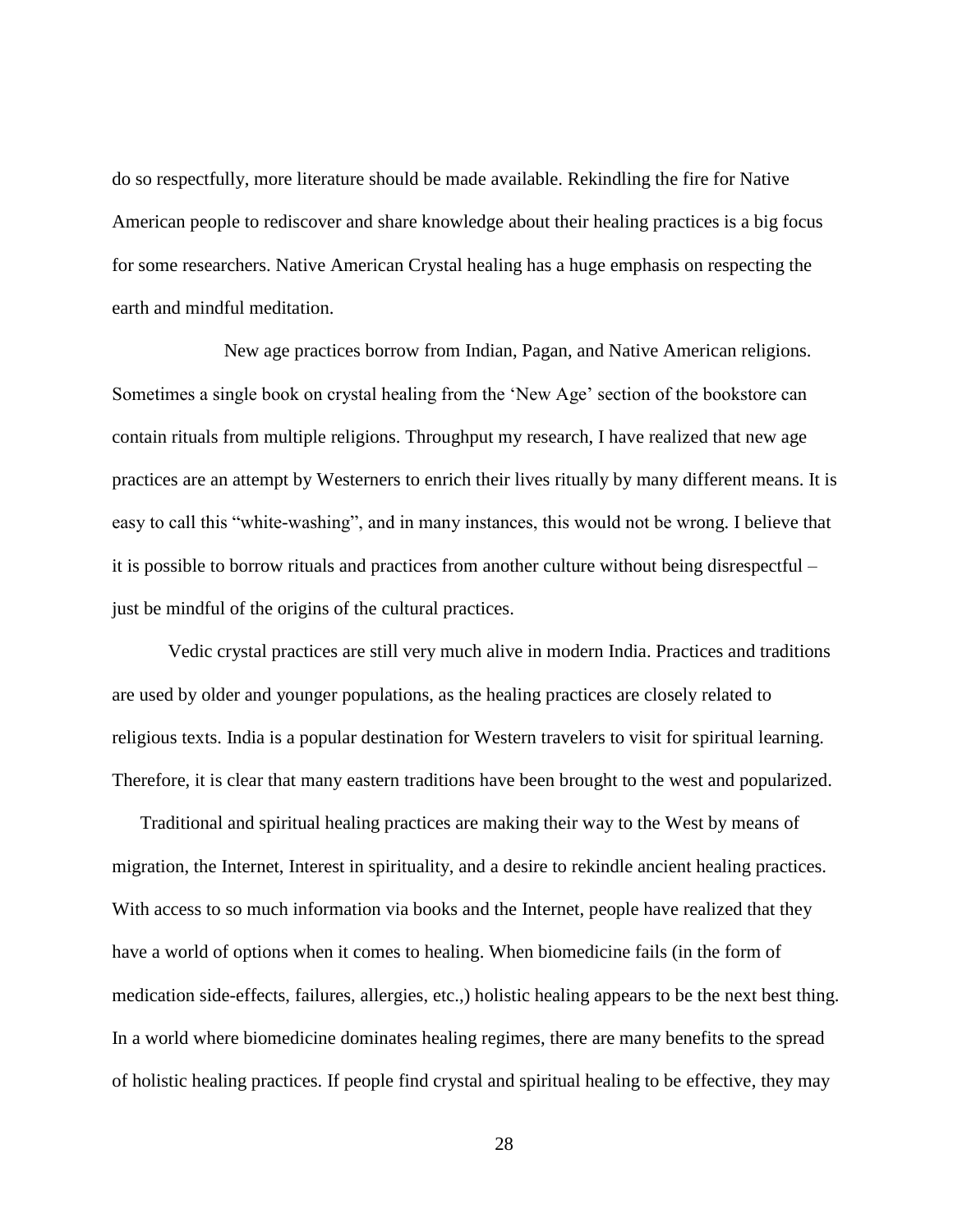spend less money on healthcare. They may also feel more fulfilled spiritually and emotionally – leading to better mental health.

Although the culture of crystal and spiritual healing is an ancient practice, it is being recycled in a way where the rules and rituals are shared from across cultures, bringing together a new group of spiritualists. For whatever underlying reason, more people are seeking out spirituality and I believe that it is important to talk about where healing crystal practices come from so that this priceless information does not become lost over time.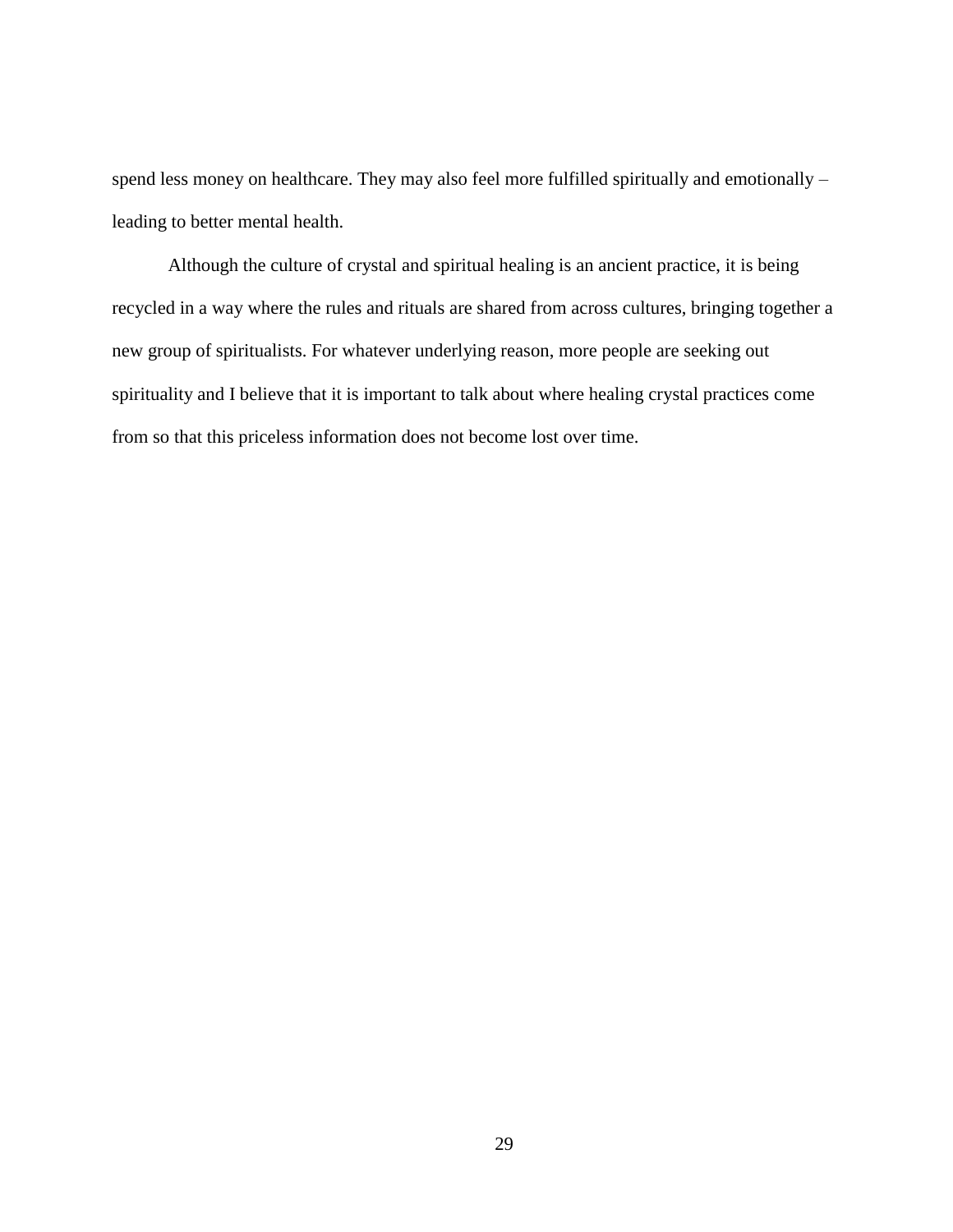#### **REFERENCES**

- <span id="page-35-0"></span>Bourgault, L. (1997). *American Indian secrets of crystal healing*. London: Quantum.
- Brown, R. S., Jr. (n.d.). *Handbook of Planetary Gemology*. Hong Kong: McKinney International.
- Coquet, M. (2012). *Stones of the seven rays: the science of the seven facets of the soul*. Rochester, VT: Destiny Books.
- Greensky, C., Stapleton, M. A., Walsh, K., Gibbs, L., Abrahamson, J., Finnie, D. M., & ... Hooten, W. M. (2014). A Qualitative Study of Traditional Healing Practices among American Indians with Chronic Pain. *Pain Medicine*, *15*(10), 1795-1802.
- Johari, H. (1996). *The healing power of gemstones: in tantra, Ayurveda, & astrology*. Rochester: Destiny Books.
- Kozminsky, I. (1922). *The magic and science of jewels and stone* (Vol. 1). New York: G. Putmans Sons.
- McClean, S (2013) *The Role of Performance in Enhancing the Effectiveness of Crystal and spiritual Healing*, Medical Anthropology, 32:1, 61-74
- McClean, S. (2006). *An ethnography of crystal and spiritual healers in Northern England: marginal medicine and mainstream concerns*. Lewiston, NY: Edwin Mellen Press.
- Melton, J. Gordon. (2017). New Age Movement. In *World Religions: Belief, Culture, and Controversy*. Retrieved from:

<https://religion2-abc-clio-com.db29.linccweb.org/Search/Display/1577923>